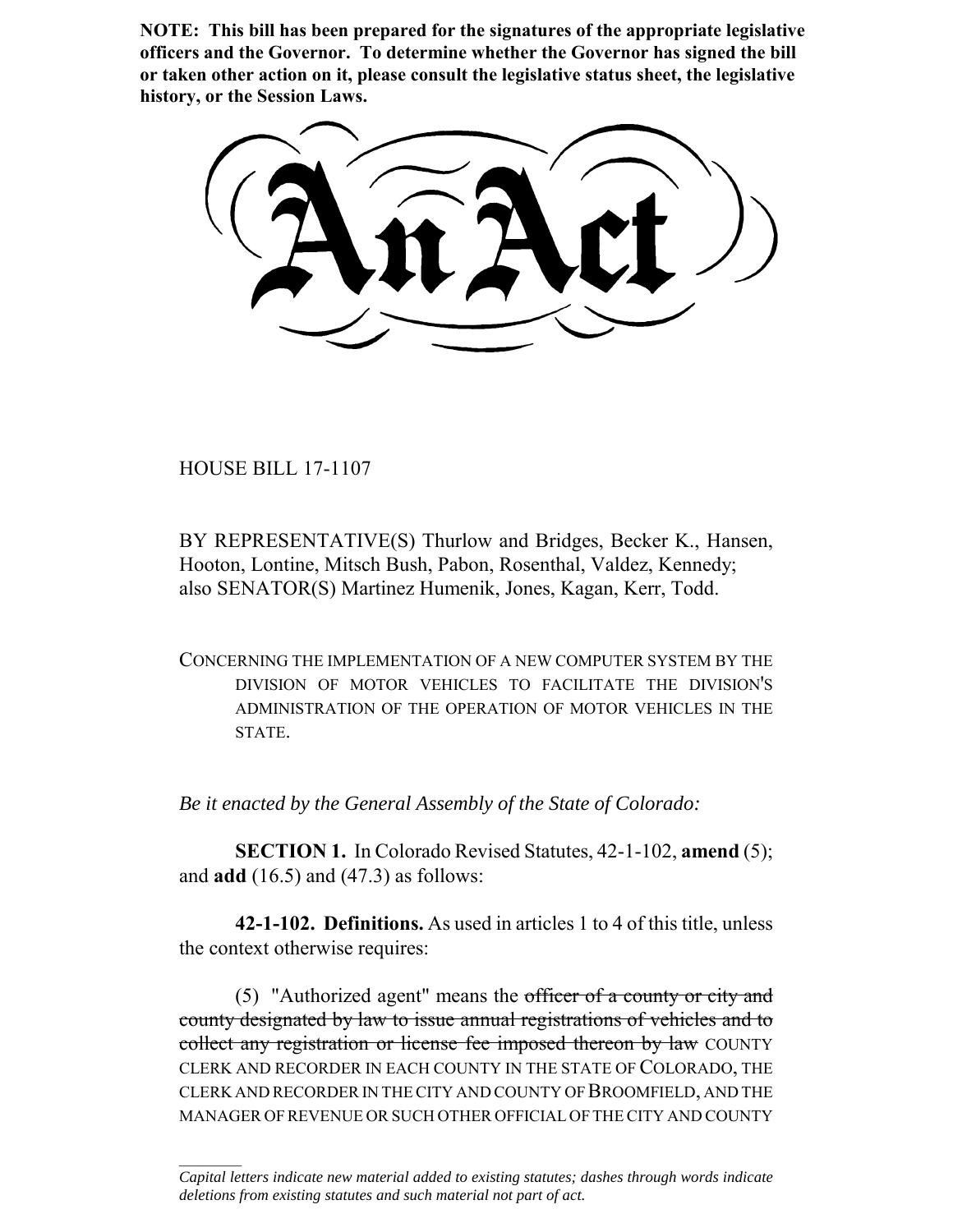OF DENVER AS MAY BE APPOINTED BY THE MAYOR TO PERFORM FUNCTIONS RELATED TO THE REGISTRATION OF, TITLING OF, OR FILING OF LIENS ON MOTOR VEHICLES, WHEELED TRAILERS, SEMITRAILERS, TRAILER COACHES, SPECIAL MOBILE MACHINERY, OFF-HIGHWAY VEHICLES, AND MANUFACTURED HOMES.

(16.5) "COLORADO DRIVES" IS AN ACRONYM THAT STANDS FOR "COLORADO DRIVER'S LICENSE, RECORD, IDENTIFICATION, AND VEHICLE ENTERPRISE SOLUTION" AND MEANS THE DRIVER AND VEHICLE SERVICES INFORMATION TECHNOLOGY SYSTEM THAT THE DEPARTMENT USES TO PROVIDE DRIVER, IDENTIFICATION, AND VEHICLE TITLE AND REGISTRATION SERVICES TO COLORADO RESIDENTS.

(47.3) "LAST-KNOWN ADDRESS" MEANS:

(a) FOR NOTIFICATIONS REGARDING MOTOR VEHICLES, THE MOST RECENT MAILING ADDRESS PROVIDED ON A VEHICLE REGISTRATION OR VEHICLE REGISTRATION MAILING ADDRESS CHANGE NOTIFICATION PROVIDED IN ACCORDANCE WITH SECTION 42-3-113 OR THE CORRECTED ADDRESS AS REPORTED BY AN ADDRESS CORRECTION SERVICE LICENSED BY THE UNITED STATES POSTAL SERVICE;

(b) FOR NOTIFICATIONS REGARDING DRIVING PRIVILEGES, DRIVER'S LICENSES, OR IDENTIFICATION CARDS WHEN THERE IS A DRIVER'S LICENSE OR IDENTIFICATION CARD ON FILE WITH THE DEPARTMENT, THE MOST RECENT OF EITHER:

(I) THE MAILING ADDRESS PROVIDED BY AN APPLICANT FOR A DRIVER'S LICENSE OR IDENTIFICATION CARD;

(II) THE MAILING ADDRESS STATED ON AN ADDRESS CHANGE NOTIFICATION PROVIDED TO THE DEPARTMENT PURSUANT TO SUBSECTION  $(47.3)(a)$  OF THIS SECTION; OR

(III) THE CORRECTED ADDRESS AS REPORTED BY AN ADDRESS CORRECTION SERVICE LICENSED BY THE UNITED STATES POSTAL SERVICE;

(c) FOR NOTIFICATIONS REGARDING DRIVING PRIVILEGES OR IDENTIFICATION CARDS WHEN THERE IS NO DRIVER'S LICENSE OR IDENTIFICATION CARD ON FILE WITH THE DEPARTMENT, THE MOST RECENT

## PAGE 2-HOUSE BILL 17-1107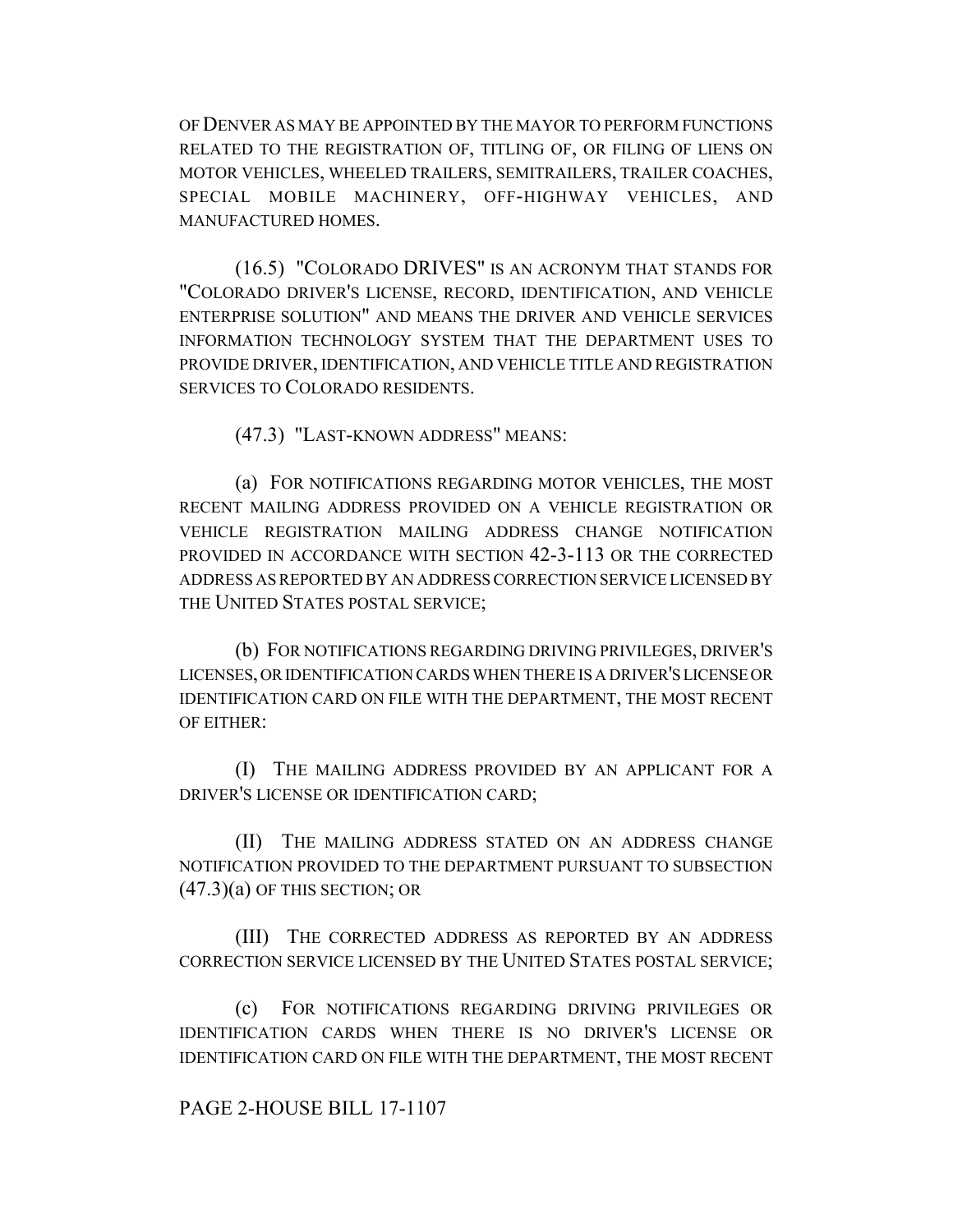ADDRESS SHOWN ON ANY OTHER RECORD ON FILE WITH THE DEPARTMENT PURSUANT TO THIS ARTICLE 1 AND AS MAY BE CORRECTED BY AN ADDRESS CORRECTION SERVICE LICENSED BY THE UNITED STATES POSTAL SERVICE.

**SECTION 2.** In Colorado Revised Statutes, 42-1-206, **add** (3.5)(e) as follows:

**42-1-206. Records open to inspection - furnishing of copies rules.** (3.5) (e) NOTWITHSTANDING SUBSECTION (3.5)(a) OF THIS SECTION OR PART 3 OF ARTICLE 72 OF TITLE 24, THE DEPARTMENT MAY TRANSMIT THE DRIVER OR CARDHOLDER IMAGE FROM ITS DRIVER'S LICENSE AND IDENTIFICATION CARD RECORDS TO THE DRIVER LICENSING AGENCY OF ANY OTHER STATE FOR THE PURPOSES OF IDENTIFYING DRIVER'S LICENSE APPLICANTS AND VIOLATORS.THE DEPARTMENT MAY PROMULGATE RULES TO IMPLEMENT THIS PROVISION.

**SECTION 3.** In Colorado Revised Statutes, 42-1-210, **amend** (1); and **add** (3) as follows:

**42-1-210. Authorized agents - legislative declaration - fee.** (1) (a) (I) The county clerk and recorder in each county in the state of Colorado, the clerk and recorder in the city and county of Broomfield, and, in the city and county of Denver, the manager of revenue or such other official of the city and county of Denver as may be appointed by the mayor to perform functions related to the registration of motor vehicles AUTHORIZED AGENTS are hereby designated as the authorized agents of the department, UNDER DIRECTION OF THE EXECUTIVE DIRECTOR OF THE DEPARTMENT, for the administration of the provisions of articles  $\frac{3}{4}$  and  $\frac{6}{1}$ , 3, 4, 6, AND 12 of this title AND RULES ADOPTED UNDER THOSE ARTICLES relating to registrations of motor vehicles in such counties; and THE PERFORMANCE OF THEIR DUTIES; for the enforcement of the provisions of section 42-6-139 relating to the registering and titling of motor vehicles;  $\dot{m}$ such counties; and for the enforcement of the provisions of section 38-29-120  $C.R.S.,$  relating to the titling of manufactured homes.

(II) but any such AN authorized agent in a county has the power to MAY appoint and employ such motor vehicle registration and license clerks as are actually necessary in the issuance of motor vehicle licenses and shall MAY retain for the purpose of defraying such expenses, including mailing, a sum equal to four dollars per paid motor vehicle registration and

#### PAGE 3-HOUSE BILL 17-1107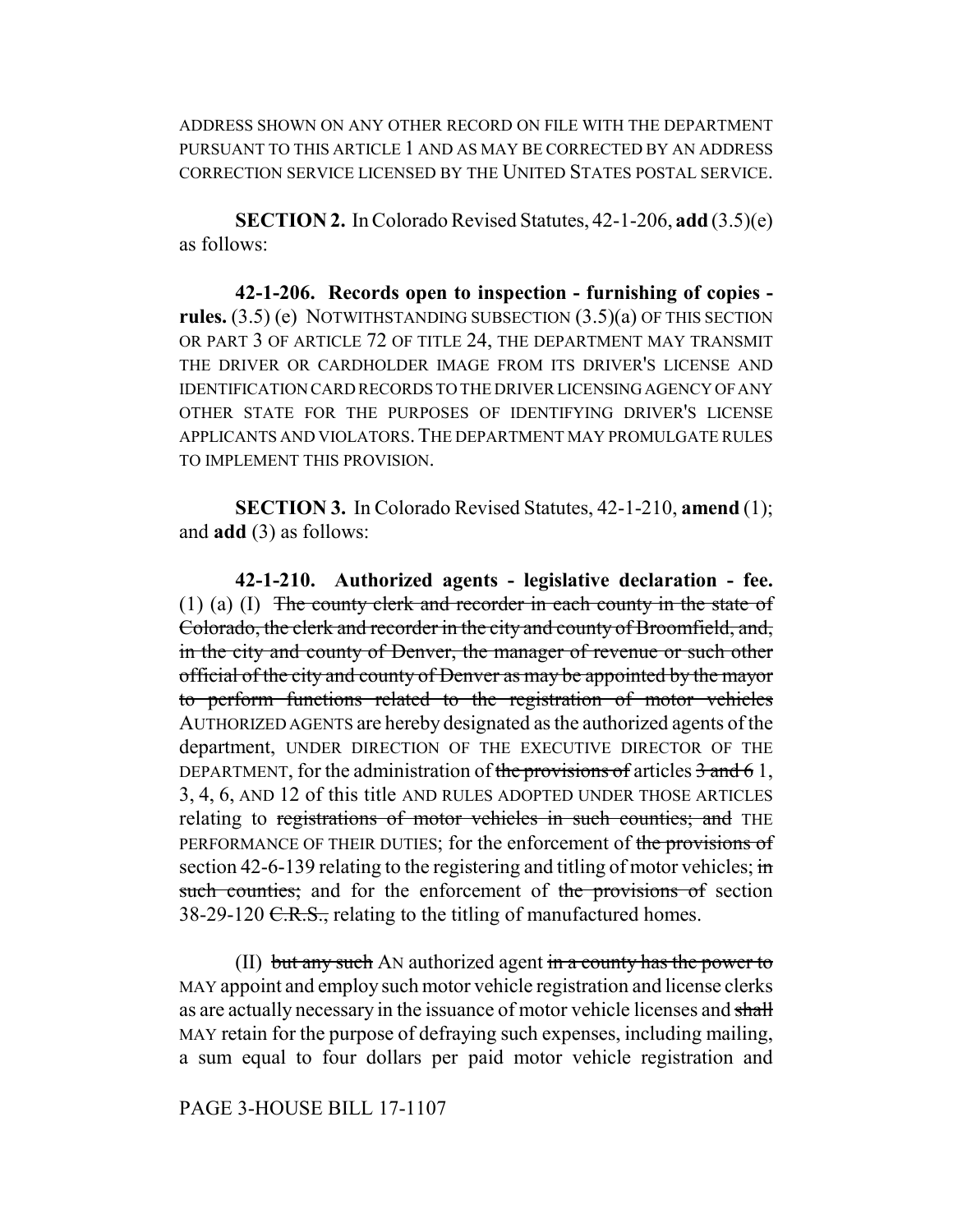registration requiring a metallic LICENSE plate OR plates; individual temporary registration number plates; or A validation tab, or sticker, DECAL, OR CERTIFICATE as provided in section SECTIONS 42-3-201 AND 42-3-203. This fee of four dollars shall apply APPLIES to every registration of a motor vehicle that is designed primarily to be operated or drawn on any highway of this state, except such MOTOR vehicles as THAT are specifically exempted from payment of any registration fee by the provisions of article 3 of this title TITLE 42, and shall be IS REQUIRED in addition to the annual registration fee prescribed by law for such A MOTOR vehicle. The fee of four dollars, when collected by the department, shall be credited to the same fund as registration fees collected by the department. The county clerk and recorders, the clerk and recorder in the city and county of Broomfield, and the manager of revenue or such other official of the city and county of Denver as may be appointed by the mayor to perform functions related to the registration of motor vehicles in the city and county of Denver so designated as the authorized agents of the department, as provided in this section, shall serve as such Authorized agents SERVE under the provisions of this part 2 without additional remuneration or fees, except as otherwise provided in articles 1 to 6 of this title TITLE 42.

(b) The fee established by paragraph (a) of this subsection  $(1)$ SUBSECTION (1)(a) OF THIS SECTION does not apply to a shipping and handling fee for the mailing of a license plate, INDIVIDUAL TEMPORARY REGISTRATION NUMBER PLATE, AND CERTIFICATE, DECAL, OR VALIDATION TAB OR STICKER pursuant to section 42-3-105 (1)(a).

(3) (a) AN AUTHORIZED AGENT IS RESPONSIBLE FOR THE PRESERVATION OF TITLE AND REGISTRATION PAPERWORK PROCESSED IN THE AGENT'S OFFICE UNTIL EACH DOCUMENT HAS BEEN CONVERTED TO A DIGITAL IMAGE AND VERIFIED BY THE DEPARTMENT.

(b) THE DEPARTMENT IS RESPONSIBLE FOR THE PRESERVATION OF TITLE AND REGISTRATION PAPERWORK DIGITALLY STORED IN COLORADO DRIVES.

**SECTION 4.** In Colorado Revised Statutes, 42-1-211, **amend** (1), (1.9)(b), and (2); and **repeal** (1.5), (1.7), and (3) as follows:

**42-1-211. Driver's license, record, identification, and vehicle enterprise solution - repeal.** (1) The department is hereby authorized to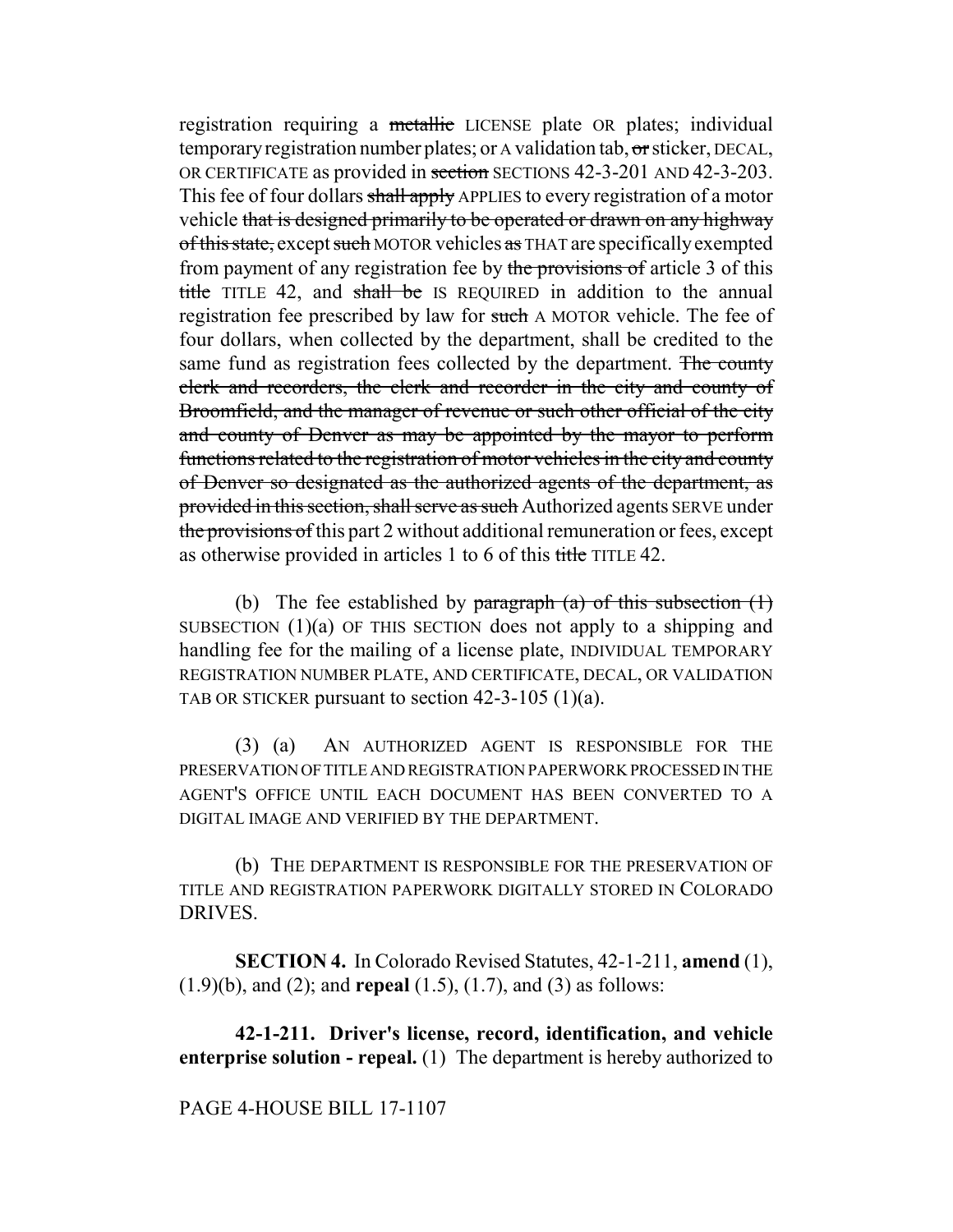coordinate the management of a statewide distributive data processing system, which shall be known REFERRED TO as the Colorado state titling and registration system. This system is to DRIVES. THE DEPARTMENT SHALL provide the necessary data processing equipment HARDWARE, software, and support and training to

 $(a)$  aid the authorized agents of the department in processing motor vehicle registration and title documents; and IN THE PERFORMANCE OF THEIR DUTIES.

(b) Establish, operate, and maintain a telecommunications network that provides access from the offices of county clerk and recorders and the clerk and recorder in the city and county of Broomfield to the master list of registered electors maintained pursuant to sections 1-2-301 and 1-2-302, C.R.S., for those county clerks and recorders that do not yet have access to the master list on the internet pursuant to section  $1-2-301$  (4)(b), C.R.S. Subject to annual appropriation, the department of state shall reimburse the department of revenue for the reasonable direct and indirect costs of providing such service. The department of revenue and the department of state shall enter into a memorandum of understanding that establishes the method of calculating and verifying such costs and that provides for a proportionate reduction in charges as counties terminate their use of the distributive data processing system and begin accessing the master list on the internet pursuant to section 1-2-301 (4)(b), C.R.S. The memorandum of understanding may also allow the department of revenue to access the master list on the internet subject to reimbursement as may be agreed by the two departments.

 $(1.5)$  (a) In accordance with the requirements of section 1-2-302 (6), C.R.S., the department of revenue and the department of state shall allow for the exchange of information on residence addresses, signatures, and party affiliation between the systems used by the department of revenue, the master list of registered electors maintained by the department of state, and, no later than January 1, 2006, the computerized statewide voter registration list created in section 1-2-301 (1), C.R.S., for the purpose of updating information in these systems.

(b) For purposes of this section, the systems used by the department of revenue shall include, but not be limited to, the Colorado state titling and registration system, the driver's license database, the motor vehicle

## PAGE 5-HOUSE BILL 17-1107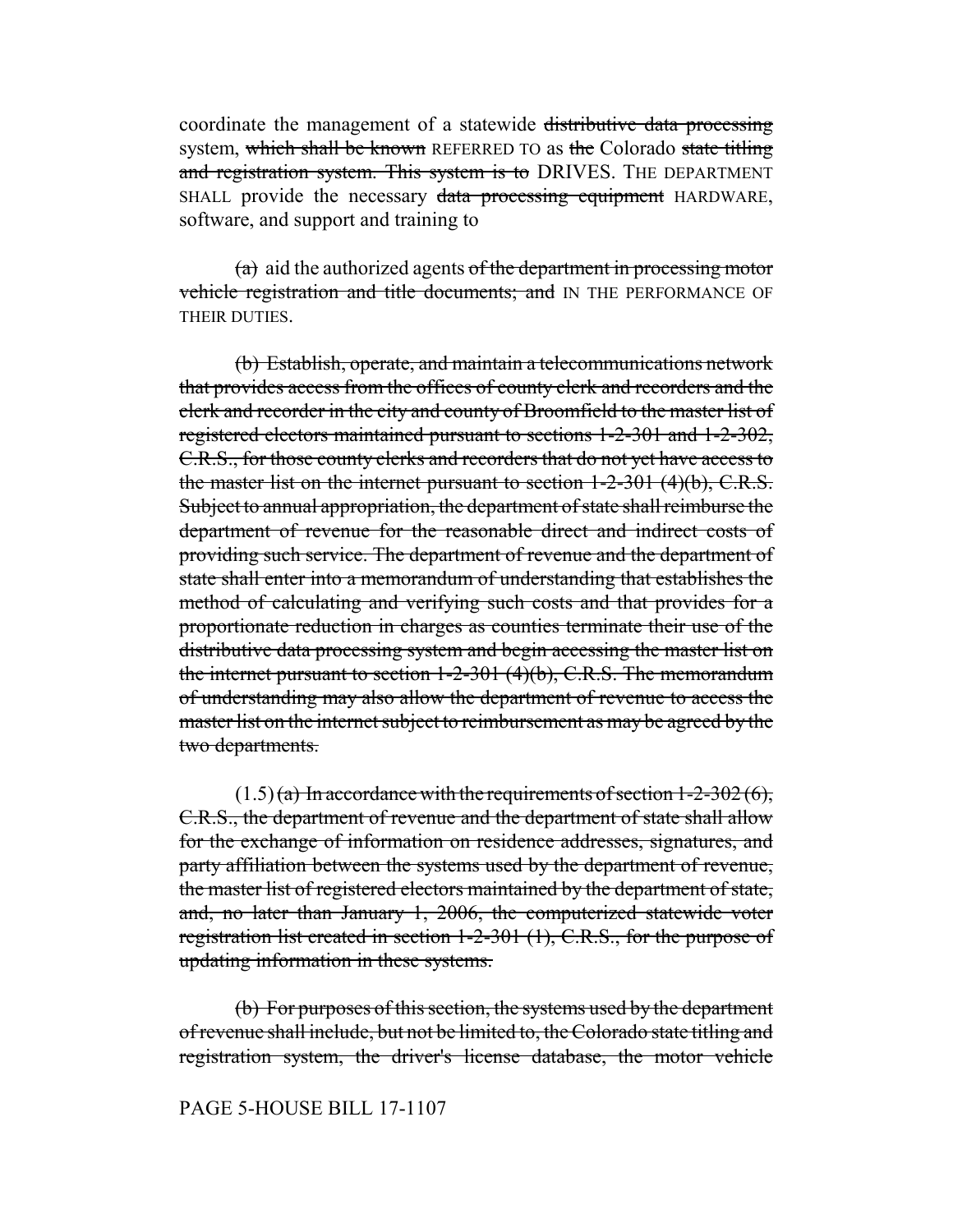registration database, the motorist insurance database, and the state income tax information systems.

(c) The executive director of the department of revenue, as the official responsible for the division of motor vehicles, shall enter into an agreement with the federal commissioner of social security for the purpose of verifying applicable information in accordance with the requirements of section 303 (a)(5)(B)(ii) of the federal "Help America Vote Act of 2002", Pub.L. 107-252.

(1.7) No later than July 1, 2011, the department of revenue shall make available on the department's official website a link to the secretary of state's official website, whereby a person may change his or her address information on file with the secretary of state for voter registration purposes.

(1.9) (b) For purposes of this subsection (1.9), "systems used by the department of revenue" means but is not limited to, the Colorado state titling and registration system, the driver's license database, and the motor vehicle registration database COLORADO DRIVES.

(2) (a) (I) There is hereby created the Colorado state titling and registration account in the highway users tax fund for the purpose of providing funds for the development and operation of the Colorado state titling and registration system, including operations performed under article ARTICLES 3, 4, 6, 7, AND 12 of this title 42, and to cover the costs of administration and enforcement of the motorist insurance identification database program created in section 42-7-604. Moneys MONEY received from the fees imposed by section 38-29-138 (1), (2), (4), and (5)  $C.R.S.,$ and sections 42-1-206 (2)(a), 42-3-107 (22), 42-3-213 (1)(b)(IV), 42-6-137  $(1)$ ,  $(2)$ ,  $(4)$ ,  $(5)$ , and  $(6)$ , and  $(42-3-304)(18)(d)$ , as well as any moneys MONEY received through gifts, grants, and donations to the account from private or public sources for the purposes of this section, shall be credited by the state treasurer to the Colorado state titling and registration account UNTIL SEPTEMBER 1,2018. The general assembly shall appropriate annually the moneys MONEY in the Colorado state titling and registration account for the purposes of this subsection (2). If any unexpended and unencumbered moneys remain MONEY REMAINS in the account at the end of a fiscal year, the balance remains in the fund and is not transferred to the general fund or any other fund; EXCEPT THAT THE STATE TREASURER SHALL TRANSFER

PAGE 6-HOUSE BILL 17-1107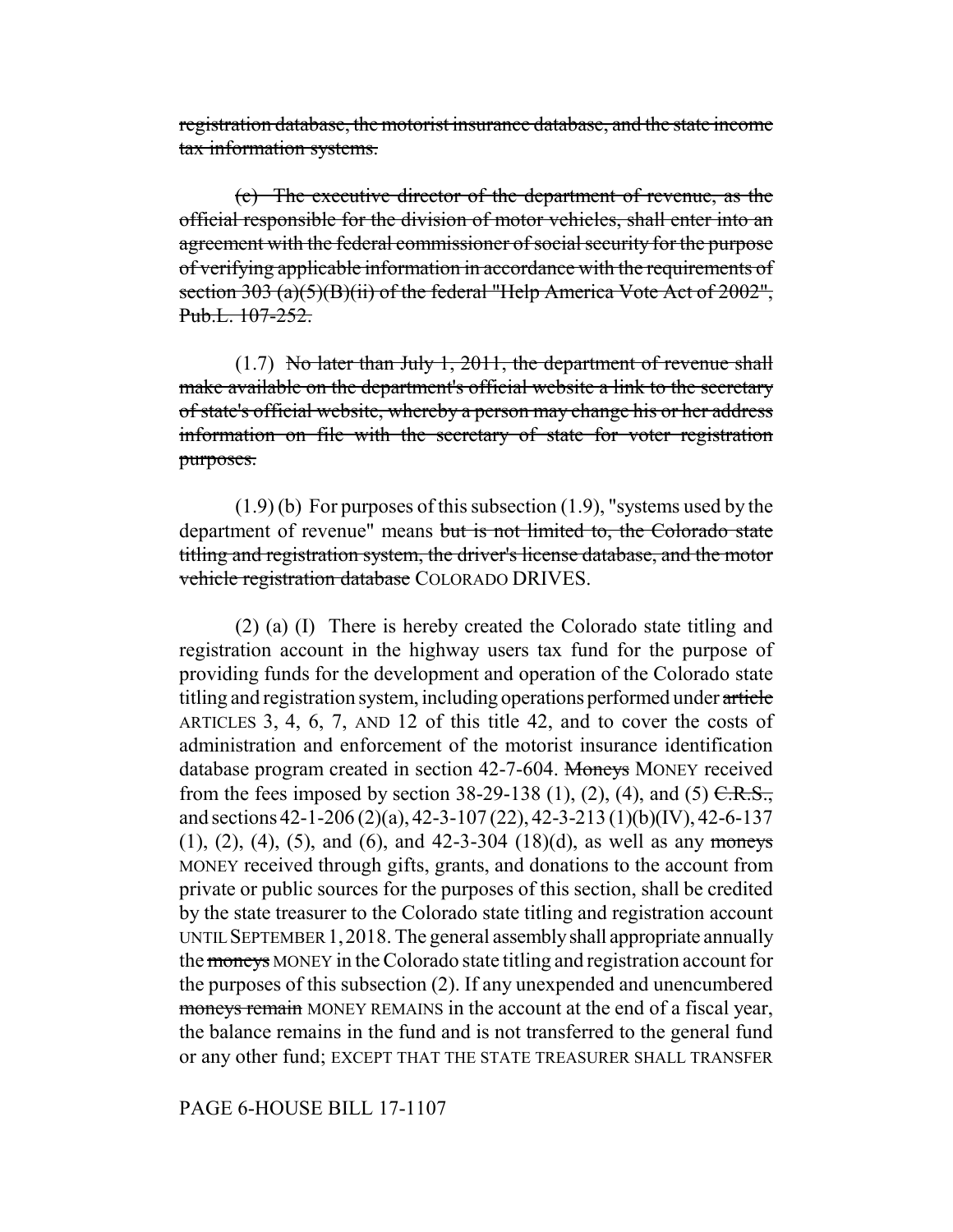THIRTY-THREE PERCENT OF THE UNEXPENDED AND UNENCUMBERED MONEY IN THE COLORADO STATE TITLING AND REGISTRATION ACCOUNT TO THE COLORADO DRIVES VEHICLE SERVICES ACCOUNT ON SEPTEMBER 1, 2018, AND ALL UNEXPENDED AND UNENCUMBERED MONEY REMAINING IN THE COLORADO STATE TITLING AND REGISTRATION ACCOUNT TO THE COLORADO DRIVES VEHICLE SERVICES ACCOUNT AT THE END OF FISCAL YEAR 2018-19.

(II) THIS SUBSECTION (2)(a) IS REPEALED, EFFECTIVE JULY 1, 2019.

(b) (I) THERE IS HEREBY CREATED THE COLORADO DRIVES VEHICLE SERVICES ACCOUNT IN THE HIGHWAY USERS TAX FUND FOR THE PURPOSE OF PROVIDING FUNDS FOR THE DEVELOPMENT AND OPERATION OF COLORADO DRIVES, INCLUDING OPERATIONS PERFORMED UNDER ARTICLES 3, 4, 6, 7, AND 12 OF THIS TITLE 42, TO COVER THE COSTS OF ADMINISTRATION AND ENFORCEMENT OF THE MOTORIST INSURANCE IDENTIFICATION DATABASE PROGRAM CREATED IN SECTION 42-7-604, AND TO PURCHASE AND ISSUE LICENSE PLATES, DECALS, AND VALIDATING TABS IN ACCORDANCE WITH ARTICLE 3 OF THIS TITLE 42.MONEY RECEIVED FROM THE FEES IMPOSED BY SECTION 38-29-138 (1), (2), (4), AND (5) AND SECTIONS 42-1-206 (2)(a), 42-1-231, 42-3-107 (22), 42-3-213 (1)(b)(IV), 42-3-304(18),42-3-306(14),42-3-313 (2)(c)(I), AND 42-6-137(1),(2),(4), (5), AND (6), AS WELL AS ANY MONEY RECEIVED THROUGH GIFTS, GRANTS, AND DONATIONS TO THE ACCOUNT FROM PRIVATE OR PUBLIC SOURCES FOR THE PURPOSES OF THIS SECTION, SHALL BE CREDITED BY THE STATE TREASURER TO THE COLORADO DRIVES VEHICLE SERVICES ACCOUNT.THE GENERAL ASSEMBLY SHALL APPROPRIATE ANNUALLY THE MONEY IN THE ACCOUNT FOR THE PURPOSES OF THIS SUBSECTION (2). IF ANY UNEXPENDED AND UNENCUMBERED MONEY REMAINS IN THE ACCOUNT AT THE END OF A FISCAL YEAR, THE BALANCE REMAINS IN THE ACCOUNT AND IS NOT TRANSFERRED TO THE GENERAL FUND OR ANY OTHER FUND.

(II) (A) THIS SUBSECTION (2)(b) TAKES EFFECT SEPTEMBER 1,2018.

(B) THIS SUBSECTION (2)(b)(II) IS REPEALED, EFFECTIVE JULY 1, 2019.

(3) The department is hereby authorized to transfer moneys not otherwise expended from funds appropriated to the department for the fiscal year commencing July 1, 1983, to the special purpose account. Any

PAGE 7-HOUSE BILL 17-1107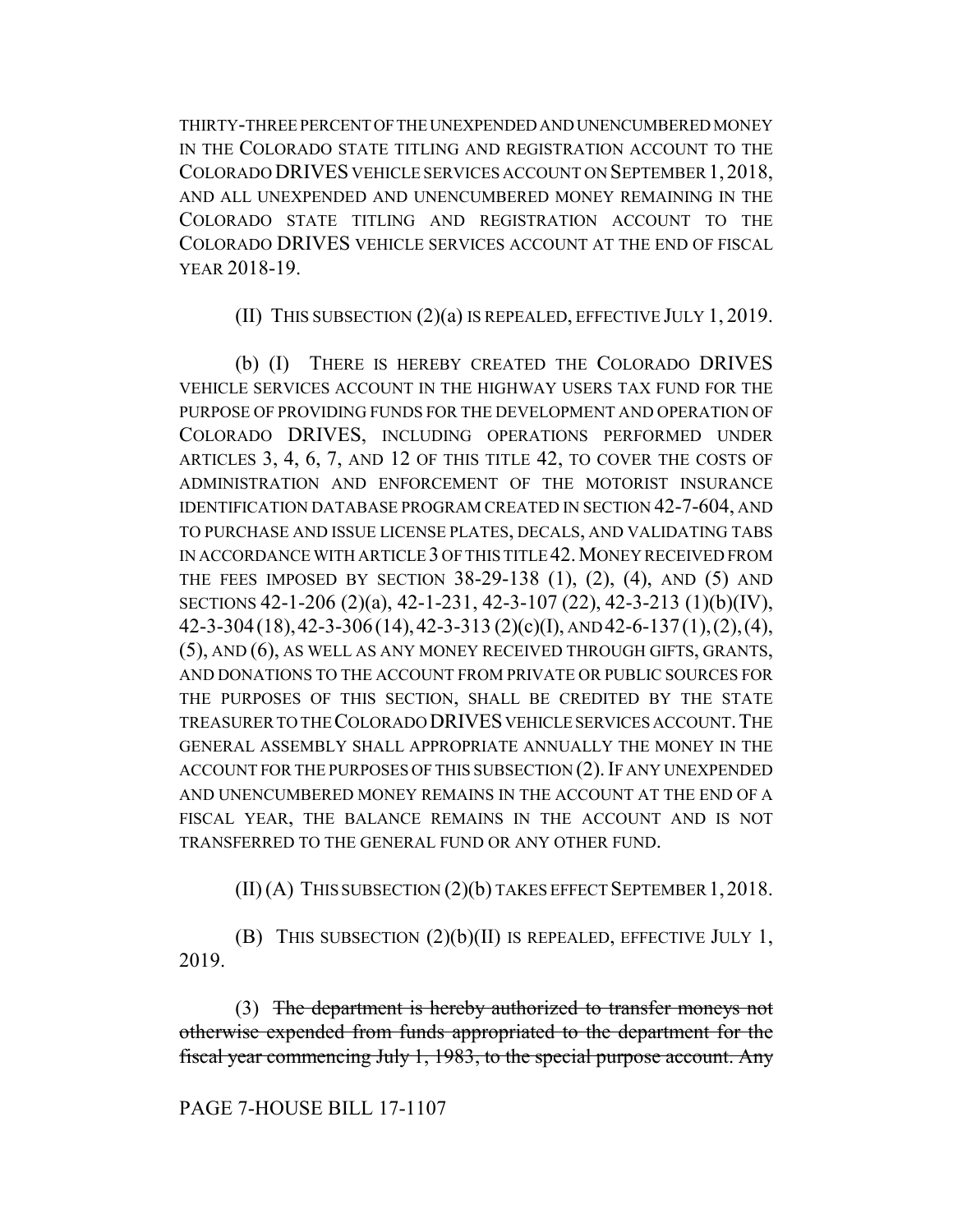moneys transferred shall be remitted back to the department after sufficient moneys have accrued in the special purpose account. The sum transferred shall not exceed the amount authorized to be appropriated from such special purpose account for the fiscal year commencing July 1, 1983.

**SECTION 5.** In Colorado Revised Statutes, 42-1-211, **amend** (4)(a); **repeal** (5) and (6); **add** (4)(c) and (4)(d); and **recreate and reenact, with amendments,** (4)(b) as follows:

**42-1-211. Colorado state titling and registration system - repeal.** (4) (a) There is hereby created the Colorado state titling and registration system advisory DRIVES COUNTY GOVERNANCE committee. comprised of seven authorized agents who must be county clerk and recorders, the clerk and recorder in the city and county of Broomfield, or the manager of revenue for the city and county of Denver or such other official of the city and county of Denver as may be appointed by the mayor to perform functions related to the registration of motor vehicles, and shall be appointed by the executive director of the department. The committee shall THE COMMITTEE CONSISTS OF THE FOLLOWING NINE MEMBERS:

(I) Assist in the development of annual operational plans and budget proposals regarding the Colorado state titling and registration system and the special purpose account; SIX AUTHORIZED AGENTS APPOINTED BY THE EXECUTIVE DIRECTOR OF THE DEPARTMENT OF REVENUE BASED ON RECOMMENDATIONS OF AN ASSOCIATION REPRESENTING AUTHORIZED AGENTS, WHICH AGENTS HAVE THE FOLLOWING QUALIFICATIONS:

(A) TWO AUTHORIZED AGENTS FROM A CATEGORY I OR CATEGORY II COUNTY AS ESTABLISHED IN SECTION  $30-2-102$  (1)(a) AND (1)(b);

(B) TWO AUTHORIZED AGENTS FROM A CATEGORY III OR CATEGORY IV COUNTY AS ESTABLISHED IN SECTION 30-2-102 (1)(c) AND (1)(d);

(C) TWO AUTHORIZED AGENTS FROM A CATEGORY V OR CATEGORY VI COUNTY AS ESTABLISHED IN SECTION  $30-2-102$  (1)(e) AND (1)(f);

(II) Give final approval of all plans for the development and operation of the Colorado state titling and registration system and the annual budget and any supplemental budget requests funded by the special

# PAGE 8-HOUSE BILL 17-1107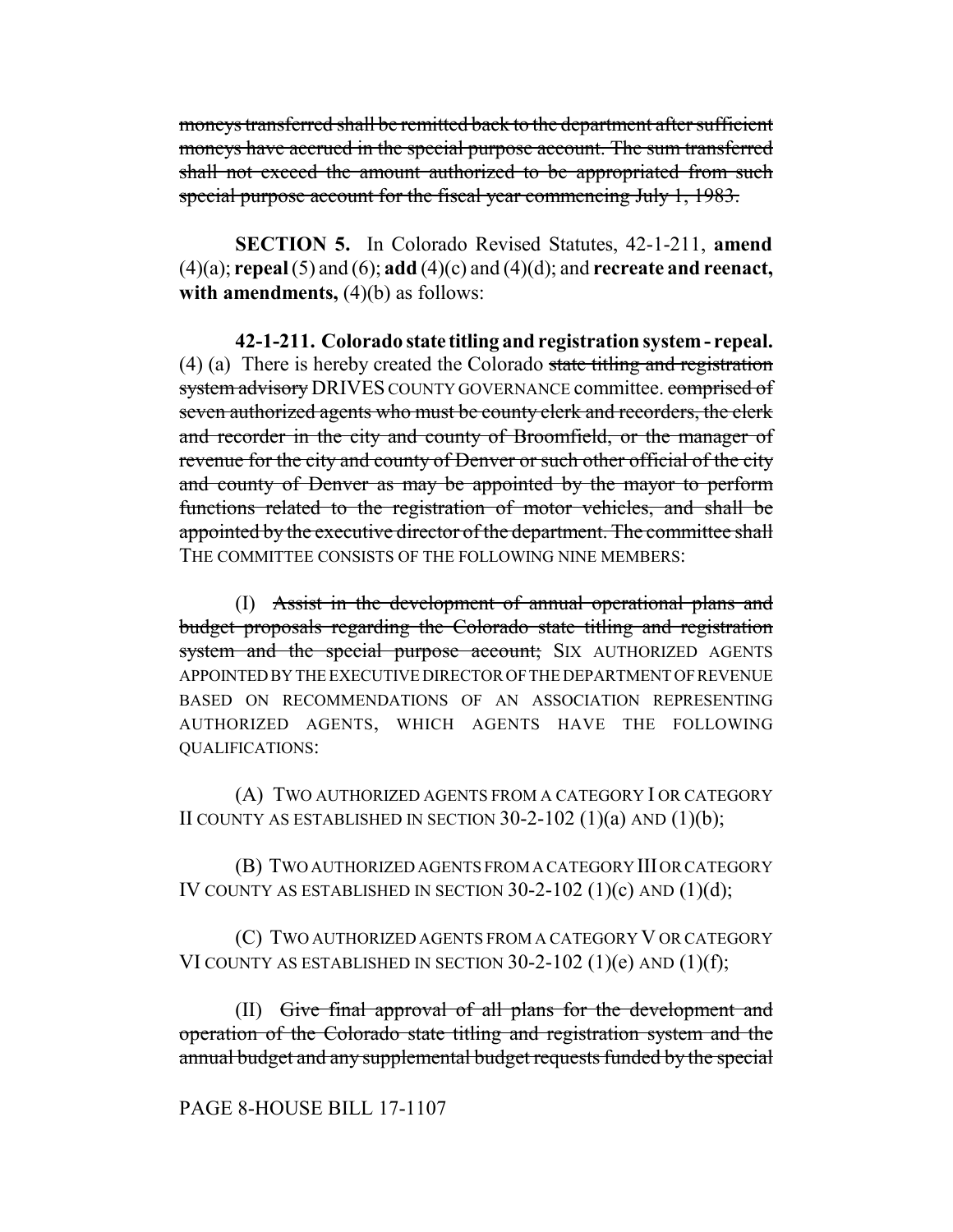purpose account; and TWO EMPLOYEES OF THE DEPARTMENT OF REVENUE, APPOINTED BY THE EXECUTIVE DIRECTOR OF THE DEPARTMENT OF REVENUE; AND

(III) Make presentations with the department to the appropriate legislative committees regarding the use of funds in the special purpose account. ONE EMPLOYEE OF THE GOVERNOR'S OFFICE OF INFORMATION TECHNOLOGY WHO IS FAMILIAR WITH THE DIVISION OF MOTOR VEHICLE SYSTEMS AND PROCESS AND WHO IS APPOINTED BY THE EXECUTIVE DIRECTOR OF THE GOVERNOR'S OFFICE OF INFORMATION AND TECHNOLOGY.

(b) NOTWITHSTANDING SUBSECTIONS  $(4)(a)(I)(A)$  TO  $(4)(a)(I)(C)$  OF THIS SECTION, THE EXECUTIVE DIRECTOR OF THE DEPARTMENT OF REVENUE MAY APPOINT, AT THE DISCRETION OF THE EXECUTIVE DIRECTOR, AN AUTHORIZED AGENT TO REPRESENT A CATEGORY OF COUNTY THAT THE AUTHORIZED AGENT IS NOT FROM IF AN AUTHORIZED AGENT FROM THAT CATEGORY OF COUNTY IS NOT RECOMMENDED OR AVAILABLE FOR APPOINTMENT OR FOR OTHER REASONS AS DETERMINED BY THE EXECUTIVE DIRECTOR.

(c) AN ACT OF THE COMMITTEE IS VOID UNLESS A MAJORITY OF THE APPOINTED MEMBERS HAS VOTED IN FAVOR OF THE ACT.

(d) THE COMMITTEE HAS THE FOLLOWING POWERS AND DUTIES:

(I) TO APPROVE THE ANNUAL OPERATION BUDGET PROPOSAL FOR THE APPROPRIATIONS FOR THE FOLLOWING CATEGORIES OF COLORADO DRIVES:

(A) PERSONAL SERVICES;

(B) OPERATING EXPENSES;

(C) COUNTY OFFICE ASSET MAINTENANCE; AND

(D) COUNTY OFFICE IMPROVEMENTS;

(II) TO FIX THE TIME WHEN AND PLACE WHERE MEETINGS ARE HELD;

AND

## PAGE 9-HOUSE BILL 17-1107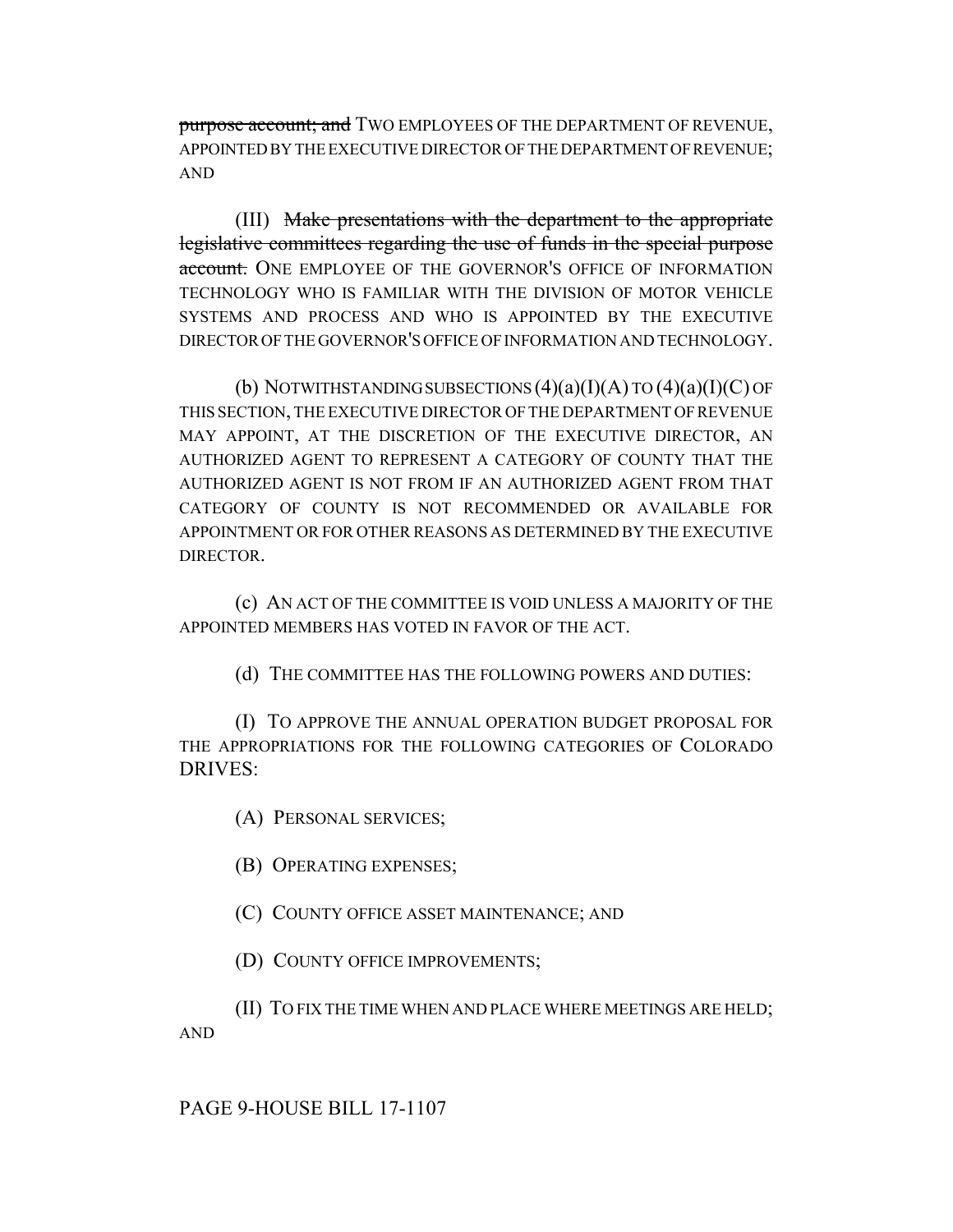(III) TO ESTABLISH SUBCOMMITTEES AND WORKING GROUPS TO REPORT TO THE COMMITTEE.

(5) The department and the authorized agents' advisory committee shall develop procedures and provide a formula for the reimbursement of expenditures made by any county that has a data processing system for the registration and titling of motor vehicles. Such reimbursement shall not commence until July 1, 1984, and shall not exceed an amount that would be required to establish and maintain such system as if it were a component of the Colorado state titling and registration system established pursuant to this section.

(6) After July 1, 1983, all counties, except those operating data processing systems for motor vehicle registration and titling on such date or having a data processing system on such date which will be operational for such registration and titling purposes by January 1, 1984, shall utilize the data processing system established pursuant to this section.

**SECTION 6.** In Colorado Revised Statutes, **amend** 42-1-213 as follows:

**42-1-213. Commission of authorized agents.** County clerk and recorders, and the manager of revenue in the city and county of Denver or such other official of the city and county of Denver as may be appointed by the mayor to perform functions related to the registration of motor vehicles, are authorized to AUTHORIZED AGENTS MAY retain fifty cents out of the moneys MONEY collected by them on each TRANSACTION IN WHICH specific ownership tax IS COLLECTED, which fifty cents shall be IS the only fee allowed county clerk and recorders, and the manager of revenue in the city and county of Denver or such other official of the city and county of Denver as may be appointed by the mayor to perform functions related to the registration of motor vehicles, REMUNERATION AN AUTHORIZED AGENT IS ALLOWED TO RETAIN for collecting specific ownership taxes and issuing receipts. therefor. In counties of the fifth class, the sums so retained by the county clerk and recorder shall be used in defraying AUTHORIZED AGENT SHALL USE THE RETAINED FUNDS TO DEFRAY the necessary expenses in connection with the collection and administration of specific ownership taxes as directed by articles 1 to 4 of this title, but the manager of revenue in the city and county of Denver or such other official of the city and county of Denver as may be appointed by the mayor to perform functions

PAGE 10-HOUSE BILL 17-1107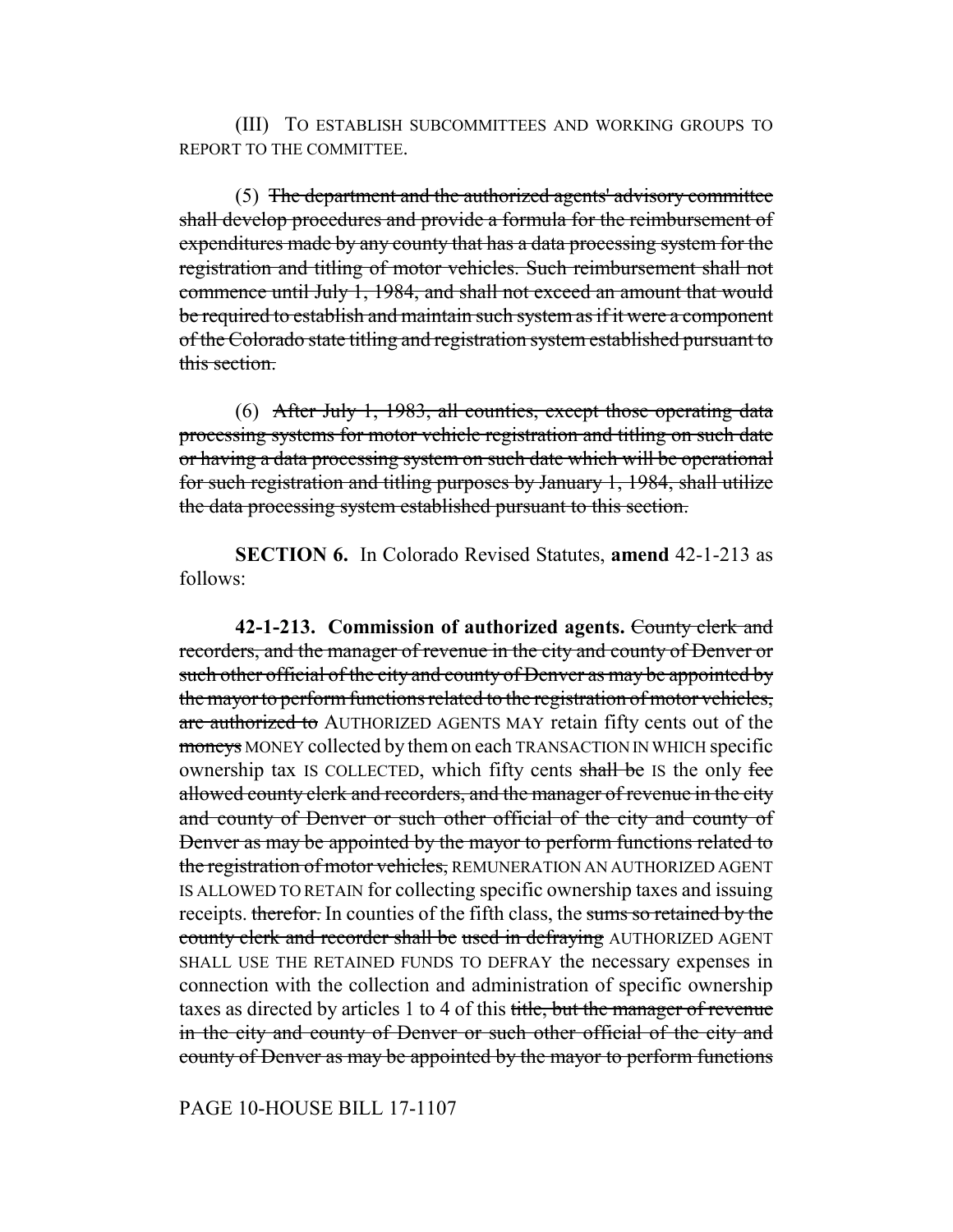related to the registration of motor vehicles and the county clerk and recorders TITLE 42. AUTHORIZED AGENTS in all other counties above the fifth class shall deposit in the general fund of said city and county, or of said county, all such sums so retained under this section. and the necessary costs of said collection and administration shall be paid by regular warrant of said city and county, or county, upon voucher duly submitted and approved.

**SECTION 7.** In Colorado Revised Statutes, **amend** 42-1-214 as follows:

**42-1-214. Duties of authorized agents.** (1) Every county clerk and recorder or other person designated as an authorized agent, of the department for the administration of the provisions of articles 1 to 4 (except part 3 of article 2) of this title, on or before the fifteenth day of each calendar month, shall transmit to the department all fees and moneys MONEY collected by such THE agent under the provisions of said articles 1 TO 4 (EXCEPT PART 3 OF ARTICLE 2) OF THIS TITLE 42 during the preceding calendar month, except such sums as are by said articles specifically authorized to be retained by said county clerk and recorder, together with a complete report of all vehicles registered and all licenses issued in said county during said previous month, such reports to be made on blank report sheets to be furnished free by the department THE AUTHORIZED AGENT.

(2) The county clerk and recorders or other authorized agents shall deposit weekly all moneys MONEY received in the administration of any motor vehicle license law with the county treasurers of their respective counties and take a receipt. therefor, said moneys to be kept THE AUTHORIZED AGENT SHALL DEPOSIT THE MONEY in a separate fund ADMINISTERED by said THE county treasurers, and the county clerk and recorders or other authorized agents shall ARE not be held liable for the safekeeping of such THE funds after so depositing them. Said THE county treasurers shall accept all moneys MONEY tendered to them by the county clerk and recorders or authorized agents for deposit as provided in this section.

(3) On or before the fifteenth day of each calendar month, the county clerk and recorders or other authorized agents of the department COUNTY TREASURER shall send together with their monthly report to the department, THE MONEY COLLECTED FOR THE DEPARTMENT BY THE

#### PAGE 11-HOUSE BILL 17-1107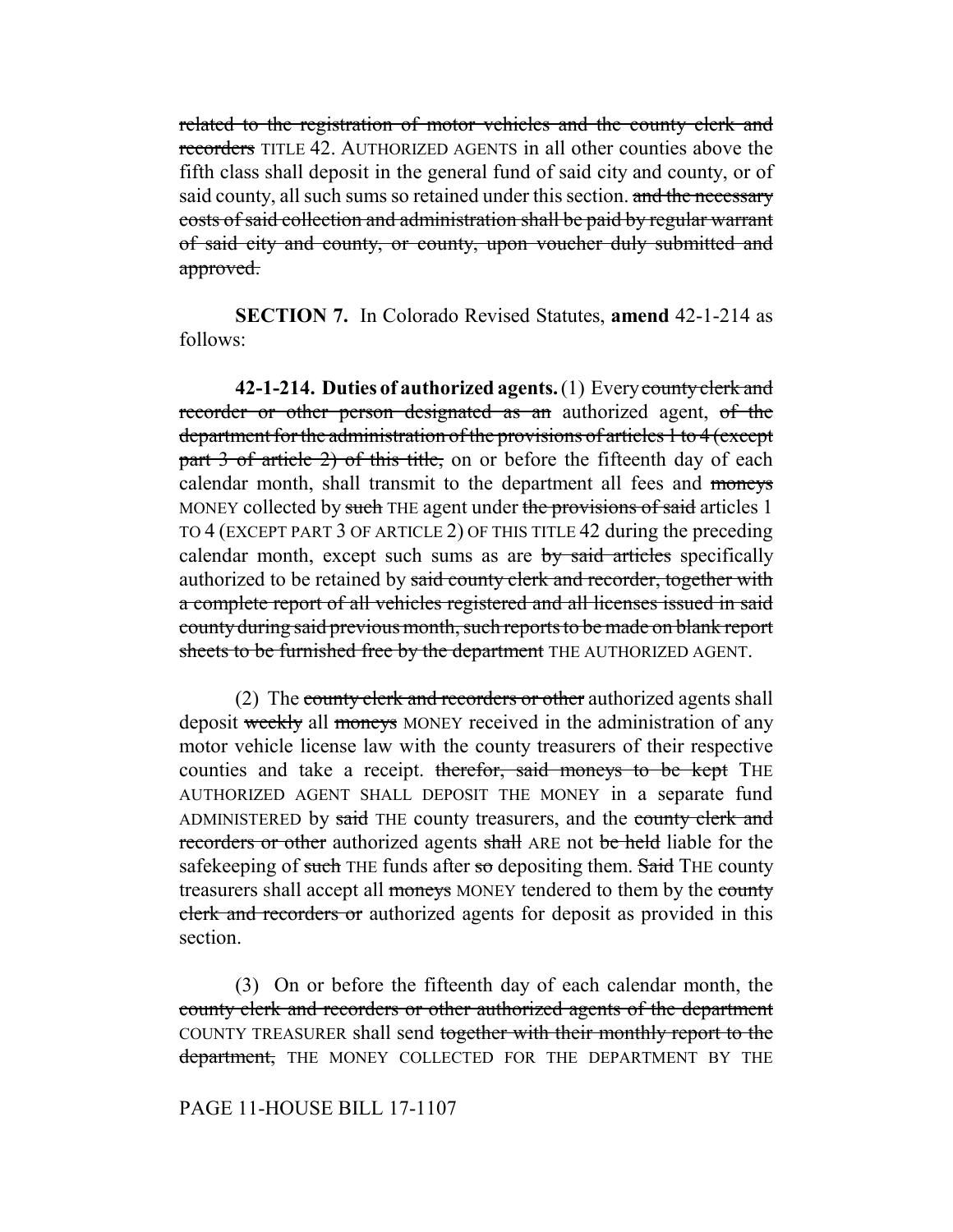AUTHORIZED AGENT TO THE DEPARTMENT BY:

(a) AN ELECTRONIC FUNDS TRANSFER COVERING THE FUNDS THAT HAVE BEEN DEPOSITED WITH THE COUNTY TREASURER DURING THE PREVIOUS MONTH; OR

(b) A warrant drawn on the county treasurer of their county, payable to the department on demand, covering the amount of such THE funds that may have been deposited with the county treasurer DURING the previous month, and the county treasurer shall pay such THE warrant on demand and presentation. of same by the legal holders thereof.

**SECTION 8.** In Colorado Revised Statutes, 42-1-231, **amend** (3) as follows:

**42-1-231. Kiosk pilot program - repeal.** (3) (a) The department may accept financial assistance from an authorized agent or a private party to implement this program, so long as the financial assistance is directly related to the kiosk pilot program and does not stipulate a condition that conflicts with state law.

(b) (I) The department shall transfer any money accepted under this subsection (3) to the state treasurer, who shall credit it to the Colorado state titling and registration account created in section 42-1-211. The department shall use any money accepted under this subsection (3) to implement this section.

(II) THIS SUBSECTION (3)(b) IS REPEALED, EFFECTIVE SEPTEMBER 1, 2018.

(c) (I) THE DEPARTMENT SHALL TRANSFER ANY MONEY ACCEPTED UNDER THIS SUBSECTION (3) TO THE STATE TREASURER, WHO SHALL CREDIT IT TO THE COLORADO DRIVES VEHICLE SERVICES ACCOUNT CREATED IN SECTION 42-1-211. THE DEPARTMENT SHALL USE ANY MONEY ACCEPTED UNDER THIS SUBSECTION (3) TO IMPLEMENT THIS SECTION.

(II) (A) THIS SUBSECTION (3)(c) TAKES EFFECT SEPTEMBER 1, 2018.

(B) THIS SUBSECTION  $(3)(c)(II)$  IS REPEALED, EFFECTIVE JULY 1, 2019.

PAGE 12-HOUSE BILL 17-1107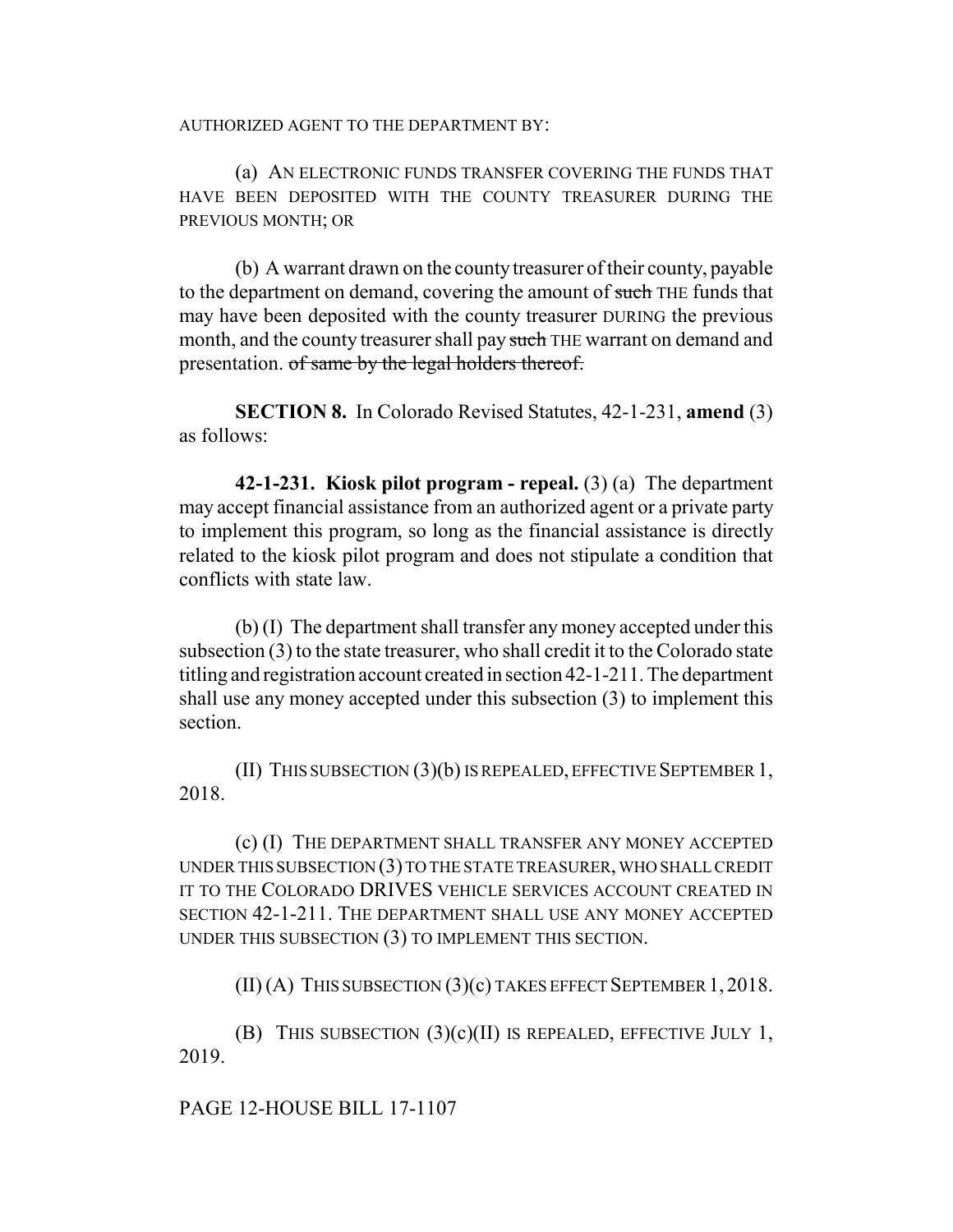**SECTION 9.** In Colorado Revised Statutes, 42-2-119, **repeal** (2.5) as follows:

**42-2-119. Notices - change of address or name.** (2.5) For purposes of subsection (2) of this section, "last-known address" means:

(a) For notifications regarding motor vehicles, the most recent address provided on a vehicle registration or vehicle registration address change notification provided pursuant to section 42-3-113;

(b) For notifications regarding driving privileges, driver's licenses, or identification cards when there is a driver's license or identification card on file with the department, the most recent of either:

(I) The mailing address provided by an applicant for a driver's license or identification card;

(II) The mailing address stated on an address change notification provided to the department pursuant to subsection (1) of this section; or

(III) The corrected address as reported by an address correction service licensed by the United States postal service;

(c) For notifications regarding driving privileges or identification cards when there is no driver's license or identification card on file with the department, the most recent address shown on any other record on file with the department pursuant to this article and as may be corrected by an address correction service licensed by the United States postal service.

**SECTION 10.** In Colorado Revised Statutes, 42-2-126, **amend**  $(8)(a)$ (I) as follows:

**42-2-126. Revocation of license based on administrative determination.** (8) **Hearing.** (a) (I) The hearing shall be scheduled to be held as quickly as practicable but not more than sixty days after the date the department receives the request for a hearing; except that, if a hearing is rescheduled because of the unavailability of a law enforcement officer or the hearing officer in accordance with subparagraph (III) or (IV) of this paragraph  $(a)$  SUBSECTION  $(8)(a)(III)$  OR  $(8)(a)(IV)$  OF THIS SECTION, the hearing may be rescheduled more than sixty days after the date the

PAGE 13-HOUSE BILL 17-1107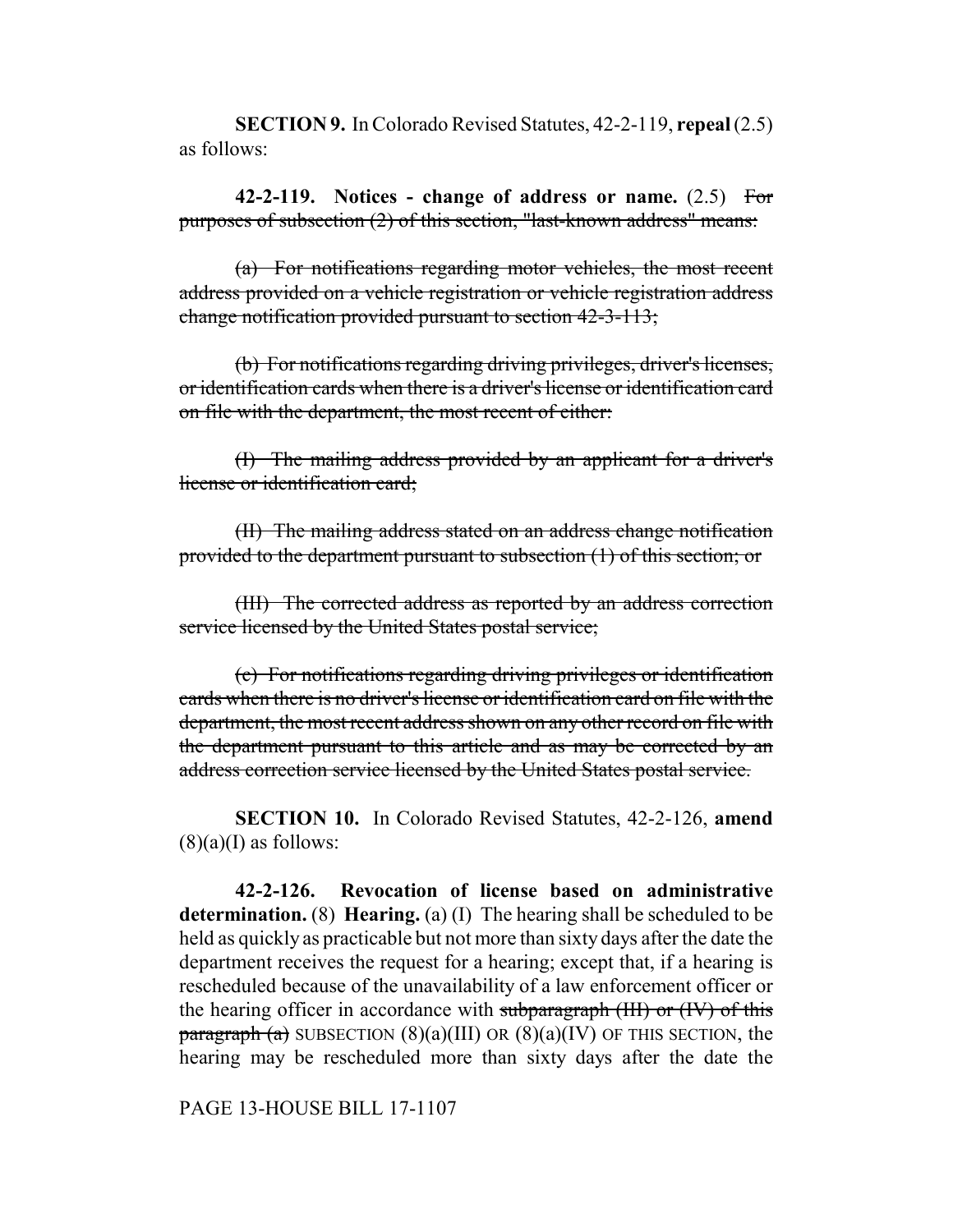department receives the request for the hearing, and the department shall continue any temporary driving privileges held by the person until the date to which the hearing is rescheduled. At least ten days prior to the scheduled or rescheduled hearing, the department shall provide in the manner specified in section 42-2-119 (2) a written notice of the time and place of the hearing to the respondent unless the parties agree to waive this requirement. Notwithstanding the provisions of section SECTIONS 42-2-119 AND 42-1-102, the last-known address of the respondent for purposes of notice for any hearing pursuant to this section shall be IS the address stated on the hearing request form.

**SECTION 11.** In Colorado Revised Statutes, 42-3-105, **amend**  $(1)(c)(II)$  as follows:

**42-3-105. Application for registration - tax.** (1) (c) (II) For the purposes of this paragraph (c) SUBSECTION  $(1)(c)$ , "vehicle-related entity" means any county clerk and recorder or AN AUTHORIZED AGENT, designated employee of such county clerk and recorder AN AUTHORIZED AGENT, any Colorado law enforcement officer, any licensed Colorado dealer, any licensed inspection and readjustment station, or any licensed diesel inspection station.

**SECTION 12.** In Colorado Revised Statutes, 42-3-107, **amend**  $(15)(f)$  and  $(27)(f)(I)$  as follows:

**42-3-107. Taxable value of classes of property - rate of tax when and where payable - department duties - apportionment of tax collections - definitions - rules - repeal.** (15) (f) The county clerk and recorder AUTHORIZED AGENT shall include the value of all equipment that has been mounted on or attached to Class F personal property in the calculation of the annual specific ownership tax. The registrations for such personal property and equipment shall be made available to the county assessor.

(27) (f) (I) This subsection (27) shall apply APPLIES to registration renewal for fleet vehicles. upon implementation of the Colorado state titling and registration system, established in section 42-1-211, by the department.

**SECTION 13.** In Colorado Revised Statutes, 42-3-112, **amend**

PAGE 14-HOUSE BILL 17-1107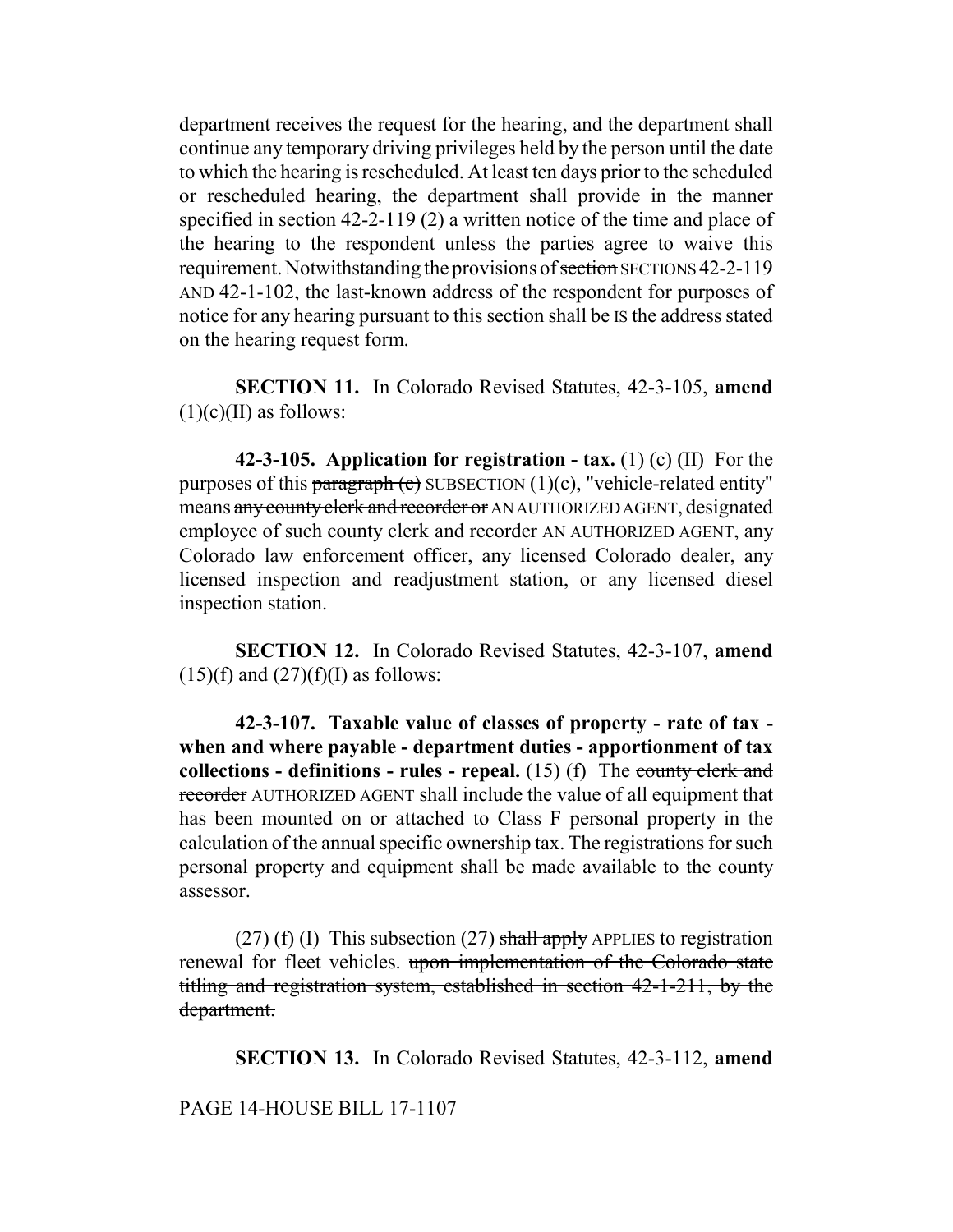$(1.5)(c)$  as follows:

**42-3-112. Failure to pay tax - penalty - rules.** (1.5) (c) The executive director of the department shall consult with the county clerk and recorders AUTHORIZED AGENTS in promulgating the rules required by  $\frac{\text{pargraph}}{a}$  of this subsection  $(1.5)$  SUBSECTION  $(1.5)(a)$  OF THIS SECTION.

**SECTION 14.** In Colorado Revised Statutes, 42-3-113, **amend** (1) introductory portion and  $(1)(a)$  as follows:

**42-3-113. Records of application and registration - definitions.** (1) The department shall file each application received and, when satisfied that the applicant is entitled to register the vehicle, shall register the vehicle and the ITS owner of such vehicle as follows:

(a) The owner and vehicle shall be ARE assigned a distinct registration number, referred to in this article as the "registration number". Each registration number assigned to a vehicle and its owner shall be IS designated "urban" if the owner resides within the limits of a city or incorporated town. Each registration number assigned to a vehicle and its owner shall be IS designated "rural" if the owner resides outside the limits of a city or incorporated town. The county clerk and recorder AUTHORIZED AGENT of each county shall certify to the department as soon as possible after the end of the calendar year, but not later than May 1 of the following year, the total number of vehicles classified as "urban" and the total number of vehicles classified as "rural".

**SECTION 15.** In Colorado Revised Statutes, 42-3-123, **amend** (2) as follows:

**42-3-123. Dishonored payment - recovery of taxes, fees, and plates.** (2) If the owner fails to return the tax receipt, license fee receipt, and registration number plates ANY REQUESTED DOCUMENTS OR LICENSE PLATES to the authorized agent within ten days A REASONABLE TIME, AS SPECIFIED BY THE AUTHORIZED AGENT, after the date of mailing of said THE notice, the authorized agent shall MAY immediately repossess such THE tax receipt, license fee receipt, and registration number LICENSE plates as may have been THAT WERE issued under such revoked THE CANCELED registration, and the county sheriff or the Denver manager of safety, or an equivalent person in the city and county of Broomfield, upon request by an

# PAGE 15-HOUSE BILL 17-1107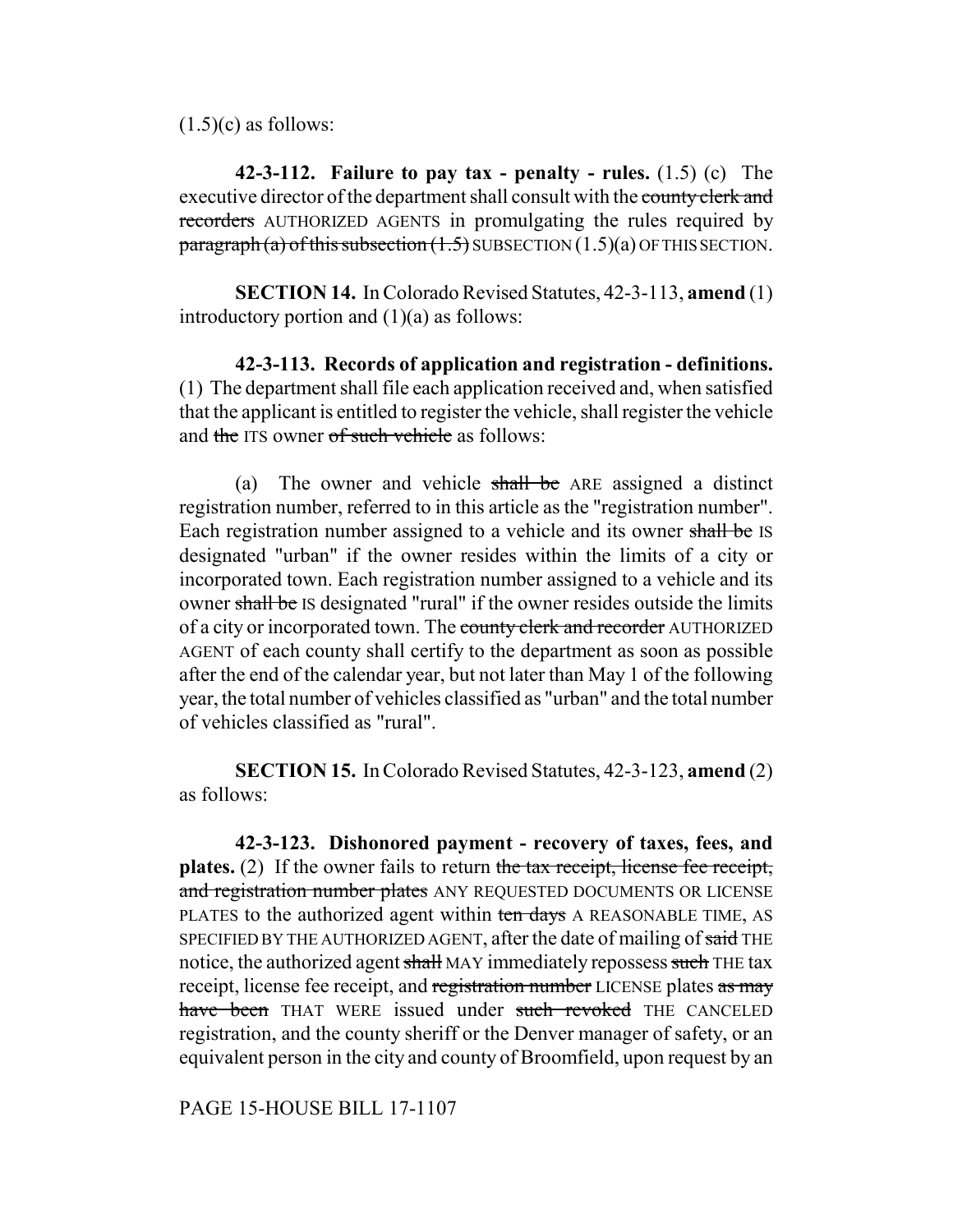authorized agent, shall sequester or recover possession of such THE receipts and registration number LICENSE plates within his or her jurisdiction. All receipts and registration number plates repossessed under this section shall be returned to the issuing authorized agent THE SHERIFF, MANAGER, OR EQUIVALENT WHO HAS RECOVERED POSSESSION OF A RECEIPT OR LICENSE PLATE SHALL TRANSFER THE RECEIPT OR LICENSE PLATE TO THE AUTHORIZED AGENT. An owner attaching and using registration number WHO ATTACHES OR USES LICENSE plates acquired under a revoked CANCELED registration shall be IS subject to the penalties provided in section 42-3-121.

**SECTION 16.** In Colorado Revised Statutes, 42-3-203, **repeal**  $(3)(d)(II)$  as follows:

**42-3-203. Standardized plates - notice of funding through gifts, grants, and donations - rules - repeal.** (3) (d) (II)  $(A)$  The department may seek and accept gifts, grants, or donations from private or public sources to implement this paragraph (d); except that the department may not accept a gift, grant, or donation that is subject to conditions that are inconsistent with any law of the state. The department shall transmit gifts, grants, and donations to the state treasurer, who shall credit them, depending on the purpose for which they were received, to the Colorado state titling and registration account created in section 42-1-211 (2) or to the license plate cash fund created in section 42-3-301.

(B) The department shall notify the legislative council staff when it has received adequate funding through gifts, grants, or donations to implement this paragraph (d) and shall include in the notification the information specified in section 24-75-1303 (3), C.R.S.

**SECTION 17.** In Colorado Revised Statutes, 42-3-304, **amend**  $(18)(d)(I), (19)(a)$  introductory portion,  $(19)(a)(I), (19)(a)(II), (24), (25)(a),$ and  $(25)(b)$  as follows:

**42-3-304. Registration fees - passenger and passenger-mile taxes - clean screen fund - definitions - repeal.** (18) (d) (I) (A) In addition to any other fee imposed by this section, the owner, shall pay, at the time of registering IN ORDER TO REGISTER a motor vehicle or low-power scooter, MUST PAY a motorist insurance identification fee. The fee shall be adjusted annually by the department SHALL ANNUALLY ADJUST THE FEE based upon

PAGE 16-HOUSE BILL 17-1107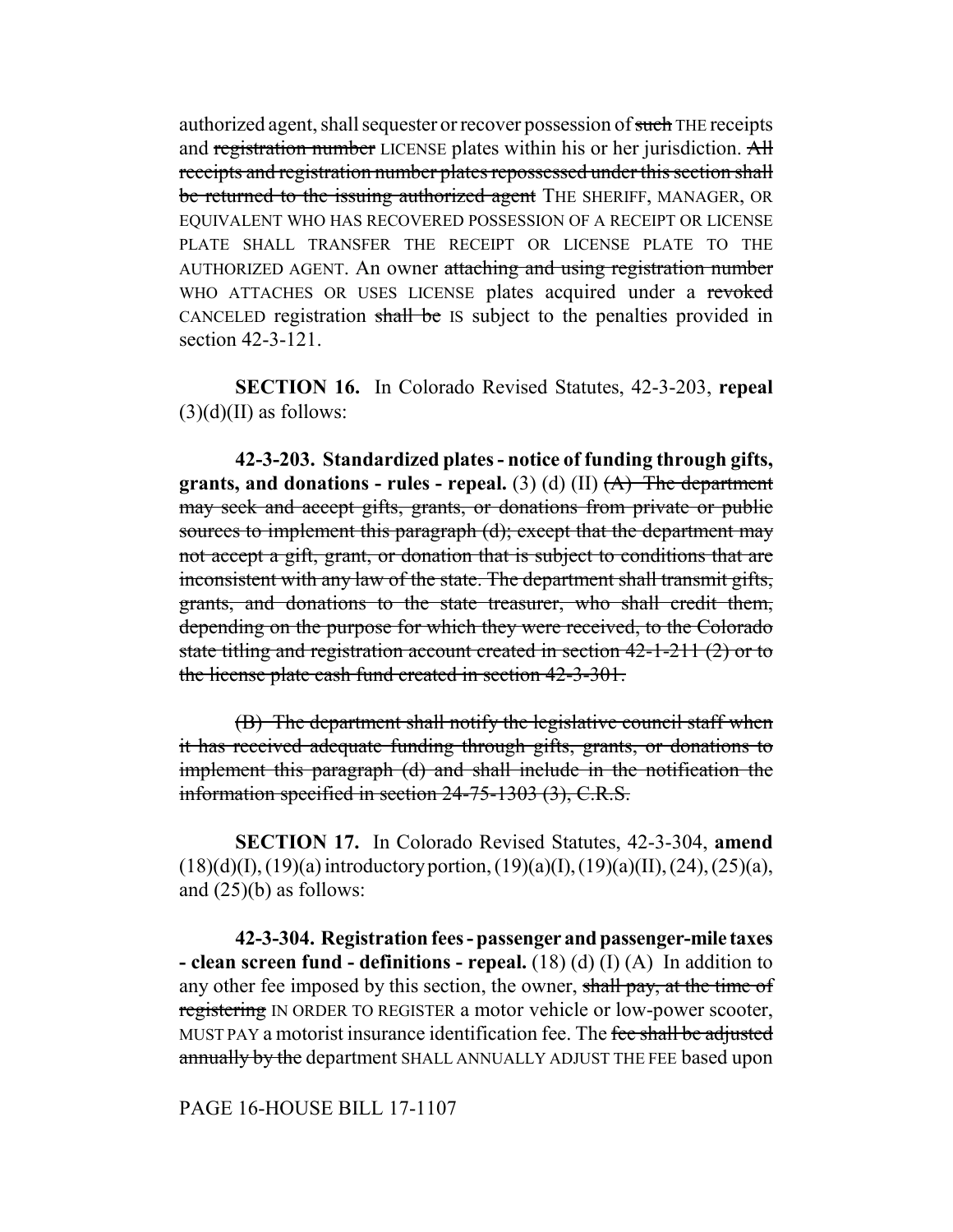moneys appropriated APPROPRIATIONS MADE by the general assembly for the operation of the motorist insurance identification database program. The department shall transmit the fee to the state treasurer, who shall credit it to the Colorado state titling and registration account created in section 42-1-211 (2). THIS SUBSECTION  $(18)(d)(I)(A)$  IS REPEALED, EFFECTIVE SEPTEMBER 1, 2018.

(B) IN ADDITION TO ANY OTHER FEE IMPOSED BY THIS SECTION, THE OWNER, IN ORDER TO REGISTER A MOTOR VEHICLE OR LOW-POWER SCOOTER, MUST PAY A MOTORIST INSURANCE IDENTIFICATION FEE. THE DEPARTMENT SHALL ANNUALLY ADJUST THE FEE BASED UPON APPROPRIATIONS MADE BY THE GENERAL ASSEMBLY FOR THE OPERATION OF THE MOTORIST INSURANCE IDENTIFICATION DATABASE PROGRAM. THE DEPARTMENT SHALL TRANSMIT THE FEE TO THE STATE TREASURER, WHO SHALL CREDIT IT TO THE COLORADO DRIVES VEHICLE SERVICES ACCOUNT CREATED IN SECTION  $42$ -1-211 (2). This subsection  $(18)(d)(I)(B)$  takes EFFECT SEPTEMBER 1, 2018.

(19) (a) If the air quality control commission determines pursuant to section 42-4-306 (23)(b) to implement an expanded clean screen program in the enhanced emissions program area, on and after the specific dates determined by the commission for each of the following subparagraphs SUBSECTIONS:

(I) In addition to any other fee imposed by this section, county clerks and recorders AUTHORIZED AGENTS, acting as agents for the clean screen authority, shall collect at the time of registration an emissions inspection fee in an amount determined by section 42-4-311 (6)(a) on every motor vehicle that the department of revenue has determined from data provided by its contractor to have been clean screened; except that the motorist shall not be required to NEED NOT pay such THE emissions inspection fee if the county clerk and recorder AUTHORIZED AGENT determines that a valid certification of emissions compliance has already been issued for the vehicle being registered indicating that the vehicle passed the applicable emissions test at an enhanced inspection center, inspection and readjustment station, motor vehicle dealer test facility, or fleet inspection station.

(II) County clerks and recorders shall be entitled to AUTHORIZED AGENTS MAY retain three and one-third percent of the fee so collected to

PAGE 17-HOUSE BILL 17-1107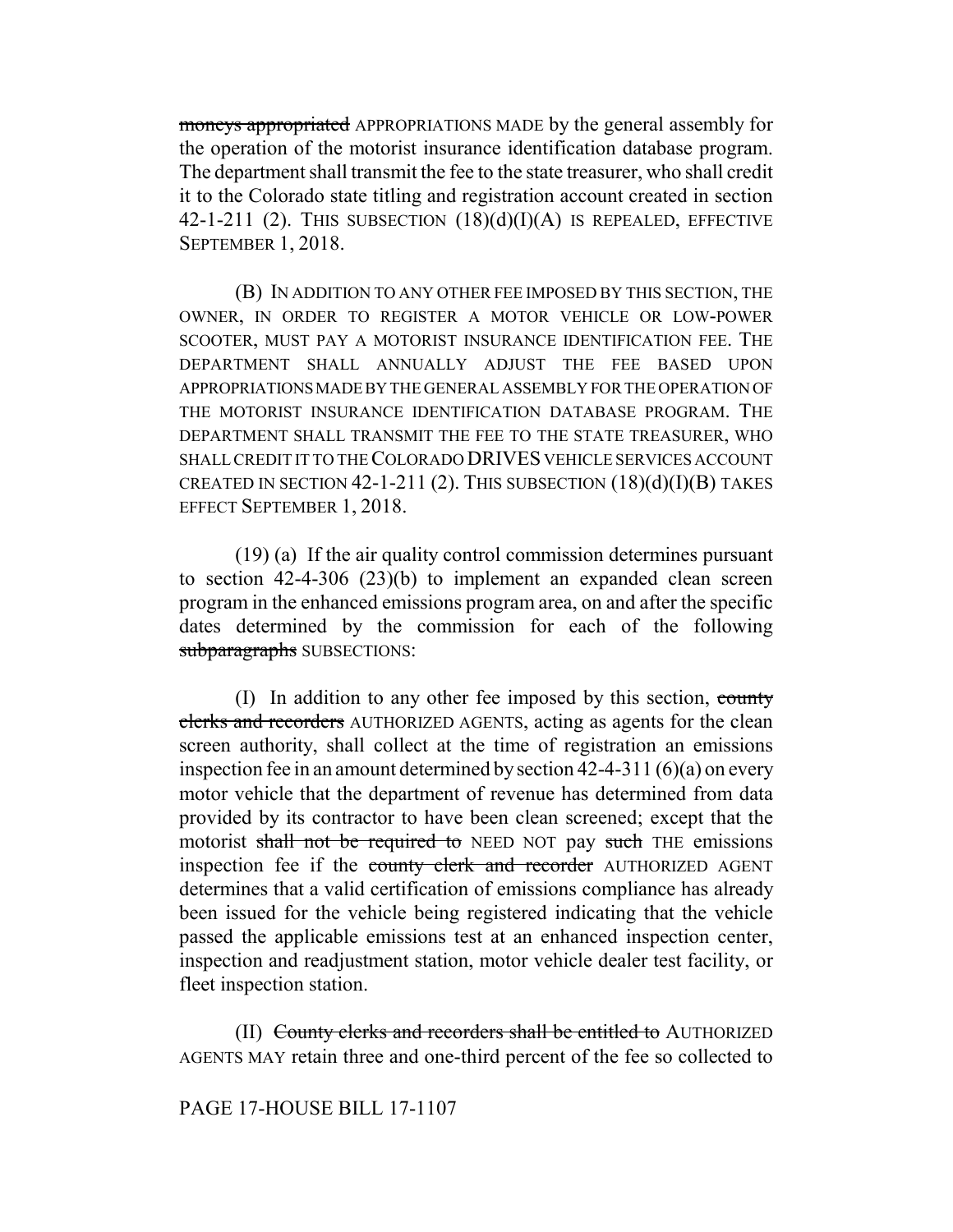cover the clerks' AGENT'S expenses in the collection and remittance of such THE fee. County treasurers shall, no later than ten days after the last business day of each month, remit the remainder of such THE fee to the clean screen authority created in section 42-4-307.5. The clean screen authority shall transmit such THE fee to the state treasurer, who shall deposit the same REMAINDER in the clean screen fund, which fund is hereby created. The clean screen fund shall be IS a pass-through trust account to be held in trust solely for the purposes and the beneficiaries specified in this subsection (19). Moneys MONEY in the clean screen fund shall not constitute IS NOT fiscal year spending of the state for purposes of section 20 of article X of the state constitution and such moneys shall be deemed IS a custodial funds FUND that are IS not subject to appropriation by the general assembly. Interest earned from the deposit and investment of moneys MONEY in the clean screen fund shall be credited to the clean screen fund, and the clean screen authority may also expend interest earned on the deposit and investment of the clean screen fund to pay for its costs associated with the implementation of House Bill 01-1402, enacted at the first regular session of the sixty-third general assembly. The clean screen authority may also expend interest earned on the deposit and investment of the clean screen fund to pay for its costs associated with the implementation of House Bill 06-1302, enacted at the second regular session of the sixty-fifth general assembly.

(24) In addition to any other fee imposed by this section, at the time of registration, the owner shall pay a fee of one dollar on every item of Class A, B, or C personal property required to be registered pursuant to BY this article. Notwithstanding the requirements of section 43-4-203,  $C.R.S.,$ such fee shall be transmitted THE DEPARTMENT SHALL TRANSMIT THE FEE to the state treasurer, who shall credit the same IT to the peace officers standards and training board cash fund, created in section 24-31-303 (2)(b); C.R.S.; except that county clerks and recorders shall be entitled to AUTHORIZED AGENTS MAY retain five percent of the fee collected to cover the clerks' AGENTS' expenses in the collection and remittance of such THE fee. All of the moneys MONEY in the fund that are IS collected pursuant to UNDER this subsection (24) shall be used by the peace officers standards and training board for the purposes specified in section 24-31-310. C.R.S.

(25) (a) Beginning January 1, 2014, In addition to any other fee imposed by this section, county clerks and recorders EACH AUTHORIZED AGENT shall annually collect a fee of fifty dollars at the time of registration

# PAGE 18-HOUSE BILL 17-1107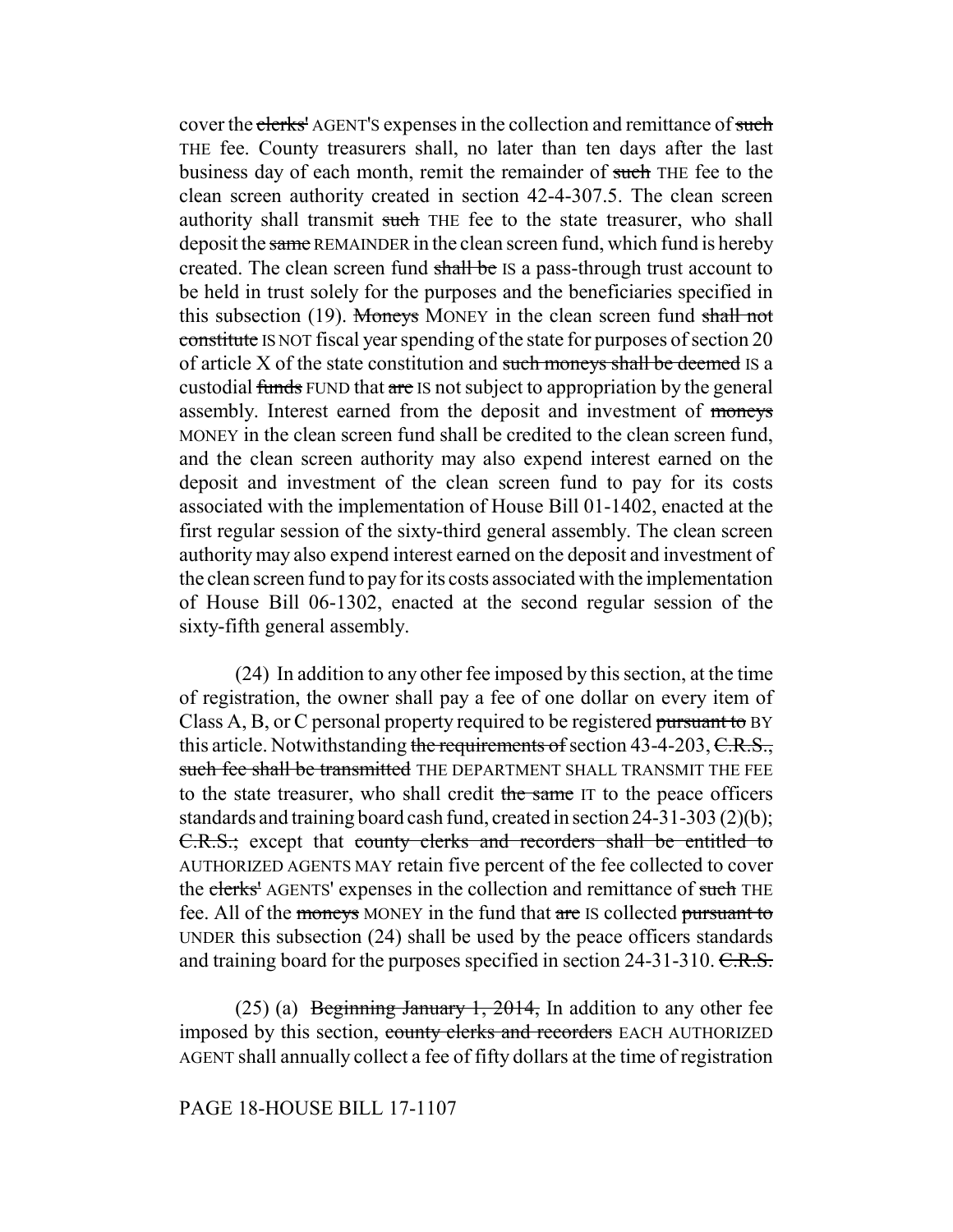on every plug-in electric motor vehicle. County clerks and recorders THE AUTHORIZED AGENT shall transmit the fee to the state treasurer, who shall credit thirty dollars of each fee to the highway users tax fund created in section 43-4-201,  $C.R.S.,$  and twenty dollars of each fee to the electric vehicle grant fund created in section 24-38.5-103. C.R.S.

(b) The department of revenue shall create an electric vehicle decal, which a county clerk and recorder AN AUTHORIZED AGENT shall give to each person who pays the fee charged under  $\frac{1}{2}$  paragraph (a) of this subsection  $(25)$  SUBSECTION  $(25)(a)$  OF THIS SECTION. The decal must be attached to the upper right-hand corner of the front windshield on the motor vehicle for which it was issued. If there is a change of vehicle ownership, the decal is transferable to the new owner.

**SECTION 18.** In Colorado Revised Statutes, 42-3-306, **amend**  $(14)(b)$  as follows:

**42-3-306. Registration fees - passenger and passenger-mile taxes - fee schedule - repeal.** (14) (b) (I) (A) The fee required by  $\frac{\text{parameter of}}{\text{mean of } \text{m}}$ of this subsection  $(14)$  shall apply to SUBSECTION  $(14)(a)$  OF THIS SECTION IS REQUIRED FOR every registration of a motor vehicle that is designed primarily to be operated or drawn on any highway in the state and shall be IS REQUIRED in addition to the annual registration fee for the vehicle; except that the fee shall DOES not apply to a vehicle that is exempt from payment of the registration fees imposed by this article ARTICLE 3. The DEPARTMENT SHALL CREDIT THE fee shall be credited to the Colorado state titling and registration account in the highway users tax fund created in section 42-1-211 (2).

(B) THIS SUBSECTION (14)(b) IS REPEALED, EFFECTIVE SEPTEMBER 1, 2018.

(II) (A) THE FEE REQUIRED BY SUBSECTION (14)(a) OF THIS SECTION IS REQUIRED FOR EVERY REGISTRATION OF A MOTOR VEHICLE THAT IS DESIGNED PRIMARILY TO BE OPERATED OR DRAWN ON ANY HIGHWAY IN THE STATE AND IS REQUIRED IN ADDITION TO THE ANNUAL REGISTRATION FEE FOR THE VEHICLE; EXCEPT THAT THE FEE DOES NOT APPLY TO A VEHICLE THAT IS EXEMPT FROM PAYMENT OF THE REGISTRATION FEES IMPOSED BY THIS ARTICLE 3. THE DEPARTMENT SHALL CREDIT THE FEE TO THE COLORADO DRIVES VEHICLE SERVICES ACCOUNT IN THE HIGHWAY USERS

PAGE 19-HOUSE BILL 17-1107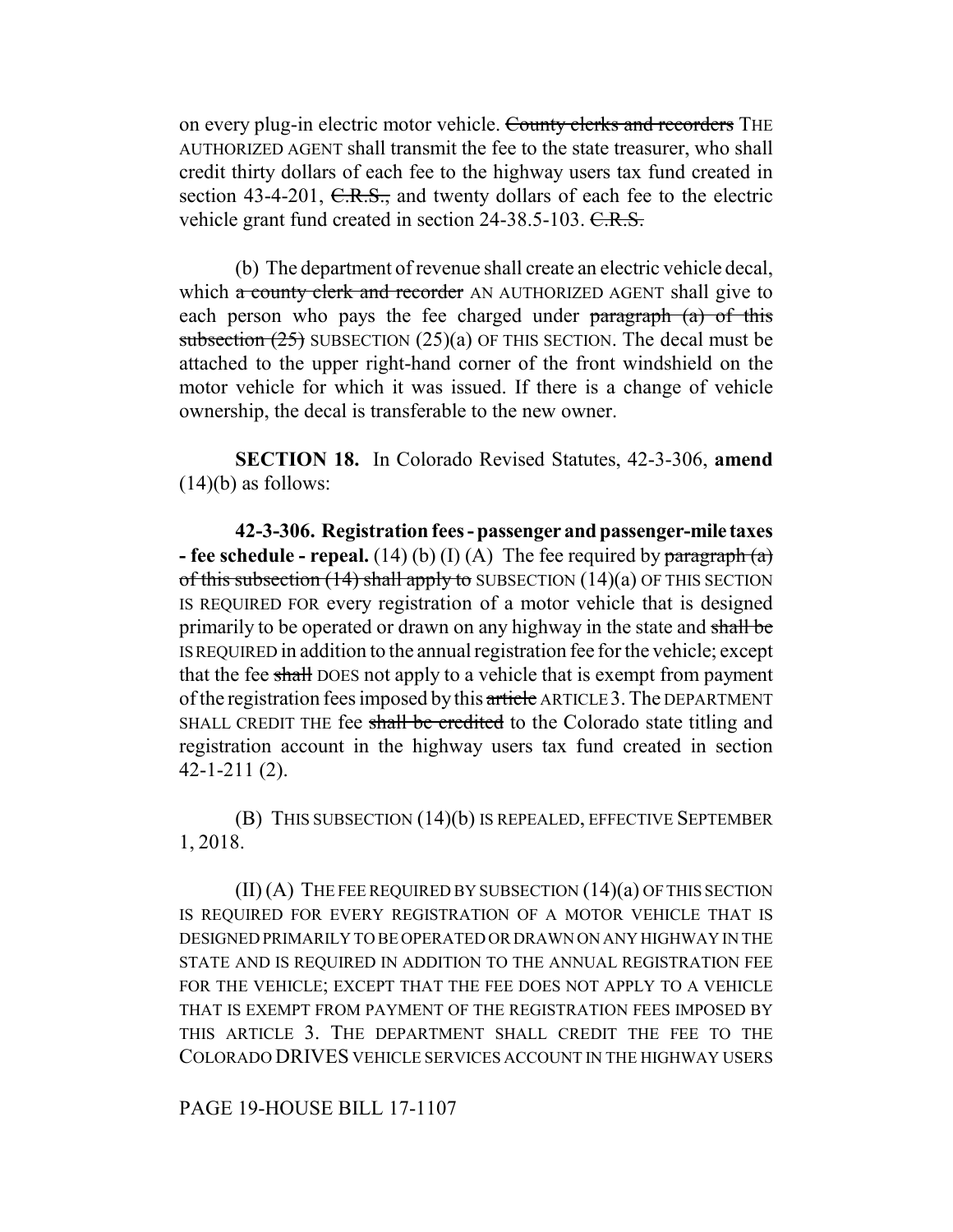TAX FUND CREATED IN SECTION 42-1-211 (2).

(B) THIS SUBSECTION (14)(b)(II) TAKES EFFECT SEPTEMBER 1,2018. THIS SUBSECTION (14)(b)(II)(B) IS REPEALED, EFFECTIVE JULY 1, 2019.

**SECTION 19.** In Colorado Revised Statutes, 42-3-313, **amend**  $(2)(c)(I)$  as follows:

**42-3-313. Fee for long-term or permanent registration - trailers and semitrailers.** (2) (c) The department shall transfer the remainder of the fee to the state treasurer, who shall credit the following amounts to the following funds:

(I) Fifty cents to the Colorado state titling and registration account created in section 42-1-211 (2) within the highway users tax fund UNTIL SEPTEMBER 1, 2018, AND THEREAFTER TO THE COLORADO DRIVES VEHICLE SERVICES ACCOUNT CREATED IN SECTION 42-1-211(2) WITHIN THE HIGHWAY USERS TAX FUND;

**SECTION 20.** In Colorado Revised Statutes, 42-4-305, **amend** (12) as follows:

**42-4-305. Powers and duties of executive director - automobile inspection and readjustment program - basic emissions program enhanced emissions program - clean screen program - rules.** (12) The executive director shall promulgate such rules, consistent with those of the commission, as may be necessary for implementation, enforcement, and quality assurance and for procedures and policies that allow data collected from the clean screen program to be matched with vehicle ownership information and for such THE information to be transferred to county clerks and recorders. Such AUTHORIZED AGENTS. THE rules shall MUST set forth the procedures for the executive director to inform county clerks and recorders AUTHORIZED AGENTS of the emission inspection status of vehicles up for registration renewal.

**SECTION 21.** In Colorado Revised Statutes, 42-4-310, **amend**  $(5)(b)$  as follows:

**42-4-310. Periodic emissions control inspection required.** (5) (b) (I) If the commission does not specify a date for the county clerks

PAGE 20-HOUSE BILL 17-1107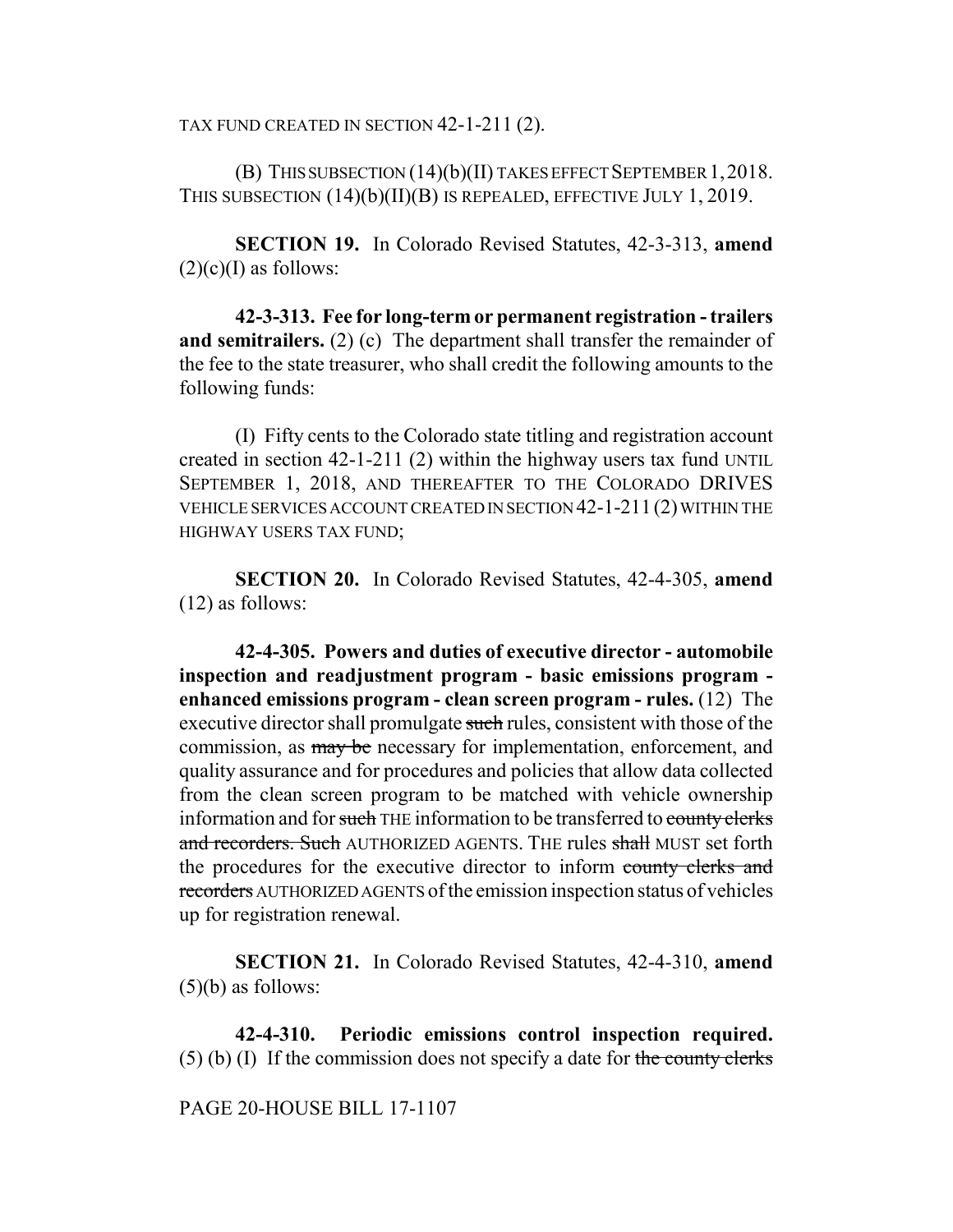and recorders AUTHORIZED AGENTS in the basic emissions program area to begin collecting emissions inspection fees at the time of registration pursuant to section 42-3-304 (19)(a), or if the contractor determines that the A motor vehicle required to be registered in the basic program area has complied with the inspection requirements pursuant to this subsection (5), a notice shall be sent to the owner of the vehicle identifying the owner of the vehicle, the license plate number, and other pertinent registration information, and stating that the vehicle has successfully complied with the applicable emission requirements. Such THE notice shall MUST also include a notification that the registered owner of the vehicle may return the notice to the contractor AUTHORIZED AGENT with the payment as set forth on the notice to pay for the clean screen program. Upon THE receipt of the payment from the motor vehicle owner the county clerk shall be notified IS NOTICE that the motor vehicle has complied with the inspection requirements pursuant to this subsection (5).

(II) For vehicles with registration renewals coming due on or after the dates specified by the commission for county clerks and recorders AUTHORIZED AGENTS to collect emissions inspection fees at the time of registration, if the contractor determines that a motor vehicle required to be registered in the program area has complied with the inspection requirements pursuant to this subsection (5), the contractor shall send a notice to the department of revenue identifying the owner of the vehicle, the license plate number, and any other pertinent registration information, stating that the vehicle has successfully complied with the applicable emission requirements.

**SECTION 22.** In Colorado Revised Statutes, 42-4-1409, **amend** (9) as follows:

**42-4-1409. Compulsory insurance - penalty - legislative intent.** (9) It is the intent of the general assembly that the moneys MONEY collected as fines imposed pursuant to paragraphs  $(a)$  and  $(b)$  of subsection  $(4)$  SUBSECTIONS  $(4)(a)$  AND  $(4)(b)$  of this section are to be used for the supervision of the public highways. The general assembly determines that law enforcement agencies that patrol and maintain the public safety on public highways are supervising the public highways. The general assembly further determines that a clerk and recorder for a county AN AUTHORIZED AGENT is supervising the public highways through his or her enforcement of the requirements for demonstration of proof of motor vehicle insurance

PAGE 21-HOUSE BILL 17-1107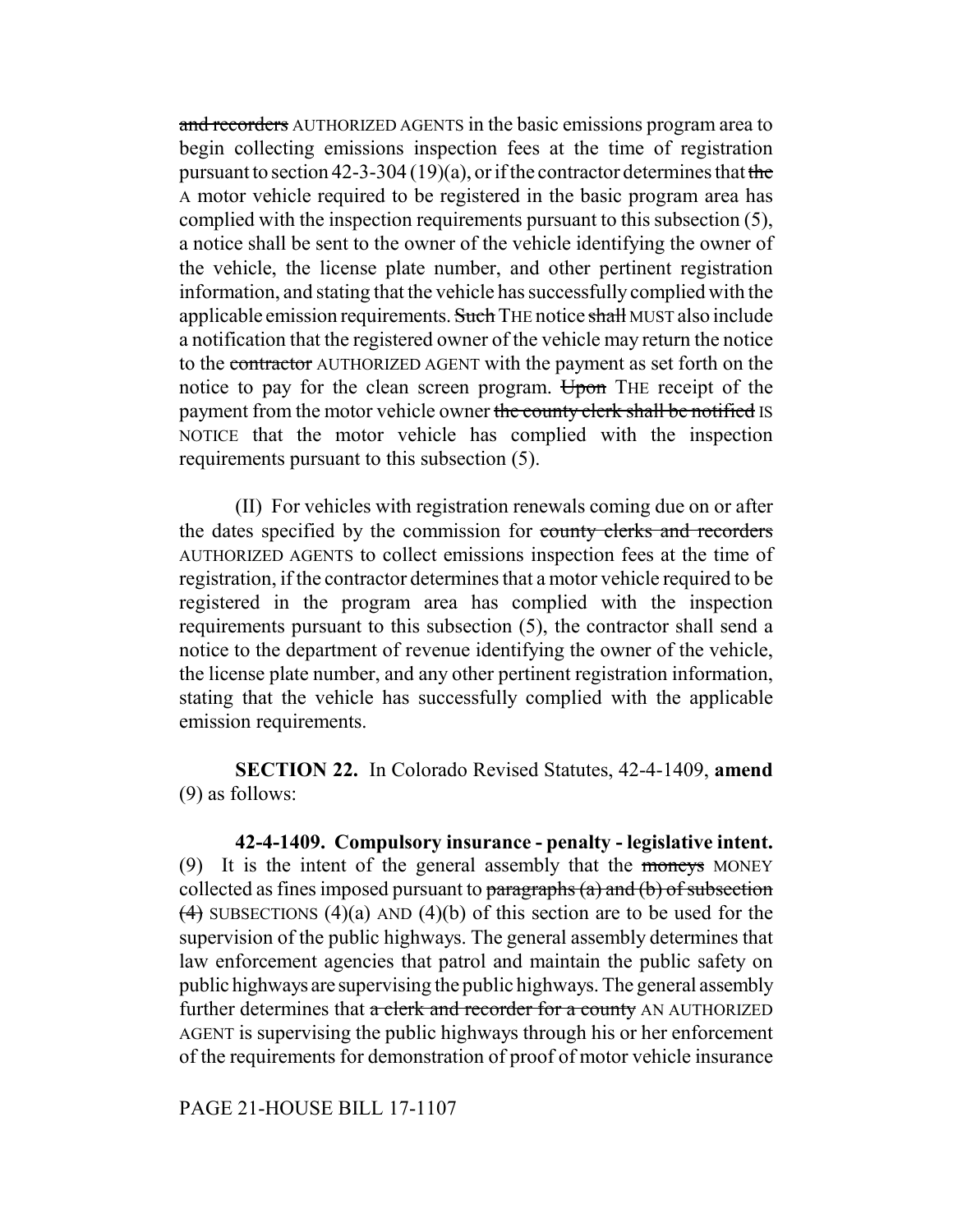pursuant to section  $42-3-105$  (1)(d). Therefore, of the moneys MONEY collected from fines pursuant to paragraphs (a) and (b) of subsection  $(4)$ SUBSECTIONS  $(4)(a)$  AND  $(4)(b)$  of this section, fifty percent of these moneys shall be transferred to the law enforcement agency that issued the ticket for a violation of this section. The remaining fifty percent of the moneys MONEY collected from fines for violations of  $\frac{\text{parameters}}{\text{parameters}}$ of subsection  $(4)$  SUBSECTION  $(4)(a)$  OR  $(4)(b)$  of this section shall be transmitted to the clerk and recorder AUTHORIZED AGENT for the county in which the violation occurred.

**SECTION 23.** In Colorado Revised Statutes, 42-6-102, **amend** (1.5) as follows:

**42-6-102. Definitions.** As used in this part 1, unless the context otherwise requires:

(1.5) "Authorized agent" means the county clerk and recorder in each of the counties of the state or such other official of a city and county appointed to perform the function of titling of or recording liens on motor vehicles HAS THE SAME MEANING AS SET FORTH IN SECTION 42-1-102 (5).

**SECTION 24.** In Colorado Revised Statutes, **repeal** 42-6-105 as follows:

**42-6-105. Authorized agents.** The county clerk and recorder in each of the counties of the state, including the city and county of Broomfield, and the manager of revenue or such other official of the city and county of Denver as may be appointed by the mayor to perform functions related to the registration of motor vehicles is designated to be the authorized agent of the director and, under the direction of the director, is charged with the administration of this part 1 and the rules that may be adopted for the administration of this part 1 in the county where the authorized agent holds office.

**SECTION 25.** In Colorado Revised Statutes, 42-4-2103, **amend** (4) introductory portion as follows:

**42-4-2103. Abandonment of motor vehicles - private property - rules.** (4) Within ten THREE days after the receipt of the report RECORDS set forth in paragraph (b) of subsection  $(3)$  SUBSECTION  $(3)(c)$  of this

PAGE 22-HOUSE BILL 17-1107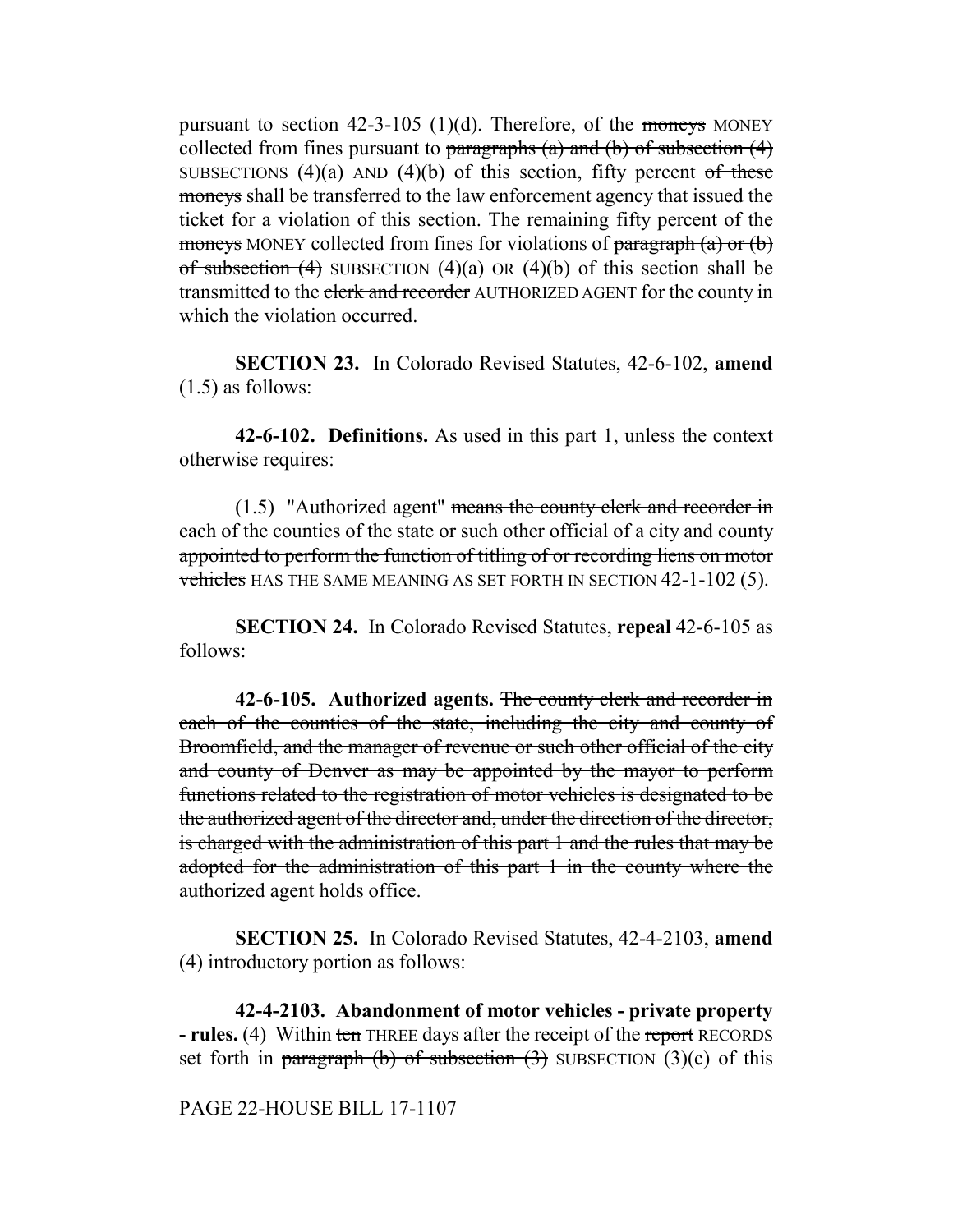section from the department, the operator shall notify by certified mail the owner of record, including an out-of-state owner of record. The operator shall make a reasonable effort to ascertain the address of the owner of record. Such THE notice shall MUST contain the following information:

**SECTION 26.** In Colorado Revised Statutes, 42-12-301, **amend**  $(3)(c)$  as follows:

**42-12-301. Special registration of horseless carriages - rules.** (3) (c) A person who has registered a vehicle under this section shall renew the registration within thirty days prior to its expiration date. If the application for renewal, together with the fees, is not received by the director prior to the expiration date, the director shall notify the registered owner, at the address shown by the department's records OWNER'S LAST-KNOWN ADDRESS, by regular mail, to reregister the vehicle or surrender the registration plate within ten days after the expiration date of the registration. If the notice is not complied with, the director shall secure the return of the plate.

**SECTION 27.** In Colorado Revised Statutes, 1-2-302, **amend** (6) and (6.7) as follows:

**1-2-302. Maintenance of computerized statewide voter registration list - confidentiality.** (6) The secretary of state shall determine and use other necessary means to maintain the master list of registered electors on a current basis. In accordance with the provisions of section 42-1-211, C.R.S., The department of state and the department of revenue shall allow for the exchange of information between the systems used by them to collect information on residence addresses, signatures, and party affiliation for all applicants for driver's licenses or state identification cards. The department of revenue may exchange information on residence addresses in the driver's license database with the motor vehicle registration database, motorist insurance database, and the state income tax information systems.

 $(6.7)$  In accordance with the requirements of section  $42$ -1-211  $(1.5)(c)$ , C.R.S., The department of revenue shall enter into an agreement with the federal commissioner of social security for the purpose of verifying applicable information in accordance with the requirements of section 303 (a)(5)(B)(ii) of the federal "Help America Vote Act of 2002",

PAGE 23-HOUSE BILL 17-1107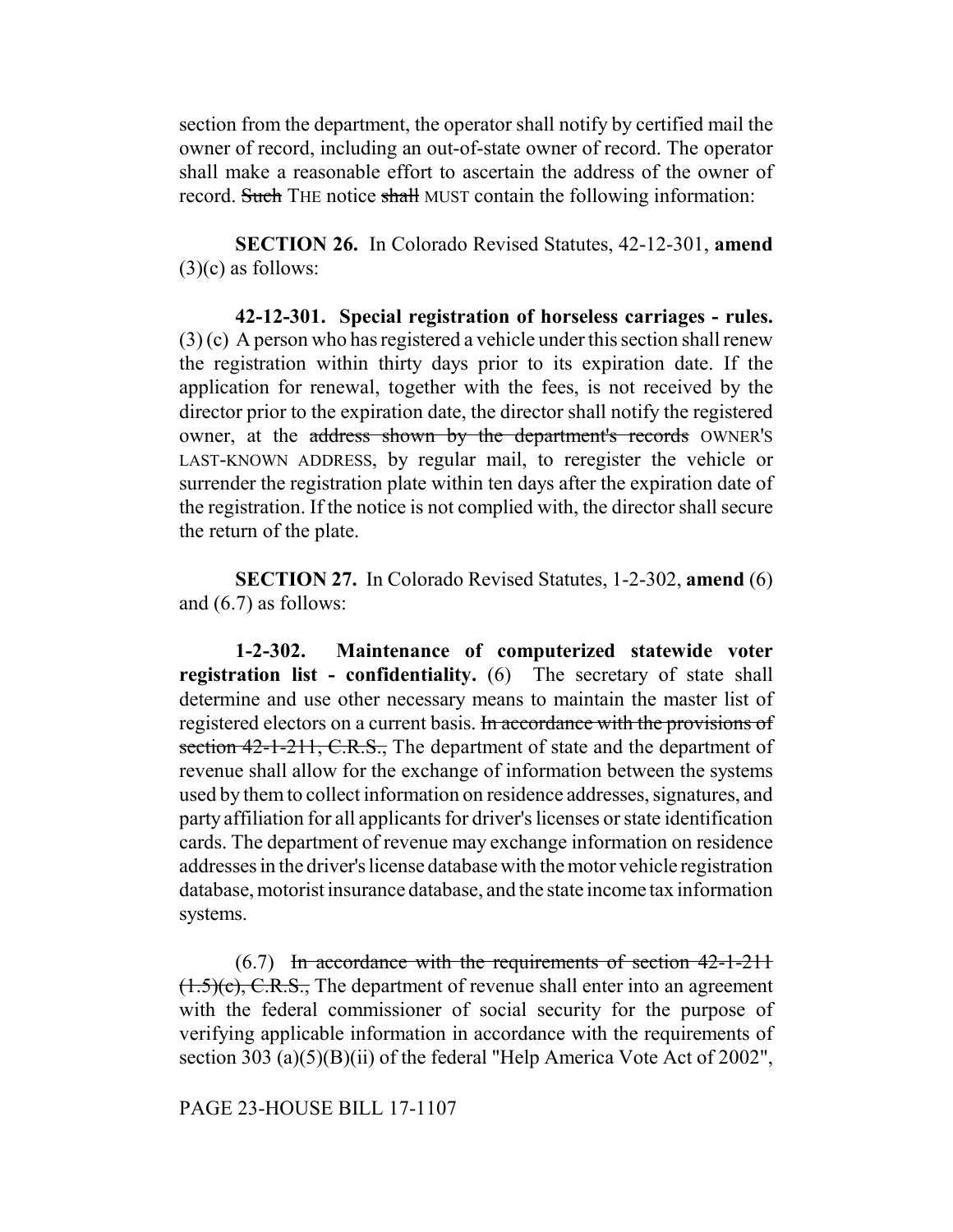52 U.S.C. SEC. 20901 et seq.

**SECTION 28.** In Colorado Revised Statutes, 24-30-2210, **amend** (1) as follows:

**24-30-2210. Administration.** (1) The committee shall notify the department of revenue when the right to use a registration number has been sold and the committee has collected the state's sale proceeds or approval and transfer royalty. Upon receiving the notice, the department of revenue shall create a record in the Colorado state titling and registration system DRIVES, created in section 42-1-211,  $C.R.S.,$  containing the name of the buyer, the vehicle identification number, if applicable, and the corresponding registration number.

**SECTION 29.** In Colorado Revised Statutes, 24-75-402, **amend**  $(5)(h)$  as follows:

**24-75-402. Cash funds - limit on uncommitted reserves reduction in amount of fees - exclusions - repeal.** (5) Notwithstanding any provision of this section to the contrary, the following cash funds are excluded from the limitations specified in this section:

(h) The highway users tax fund and the state highway fund; except that the emergency medical services account created in section 25-3.5-603, C.R.S., the Colorado state titling and registration ACCOUNT, AS IT EXISTED BEFORE JULY 1, 2019, AND THE COLORADO DRIVES VEHICLE SERVICES account created in section 42-1-211 (2),  $C.R.S.,$  and the AIR account created in section 42-3-304 (18)(a)  $C.R.S.,$  included in the highway users tax fund shall be subject to the provisions of this section;

**SECTION 30.** In Colorado Revised Statutes, 43-4-207, **amend**  $(2)(e)$  as follows:

**43-4-207. County allocation.** (2) For the fiscal year commencing July 1, 1989, and each fiscal year thereafter, for the purpose of allocating moneys in the highway users tax fund to the various counties throughout the state, the following method is hereby adopted:

(e) The county clerk and recorder AUTHORIZED AGENT, AS DEFINED IN SECTION 42-1-102, in each county shall certify to the department of

# PAGE 24-HOUSE BILL 17-1107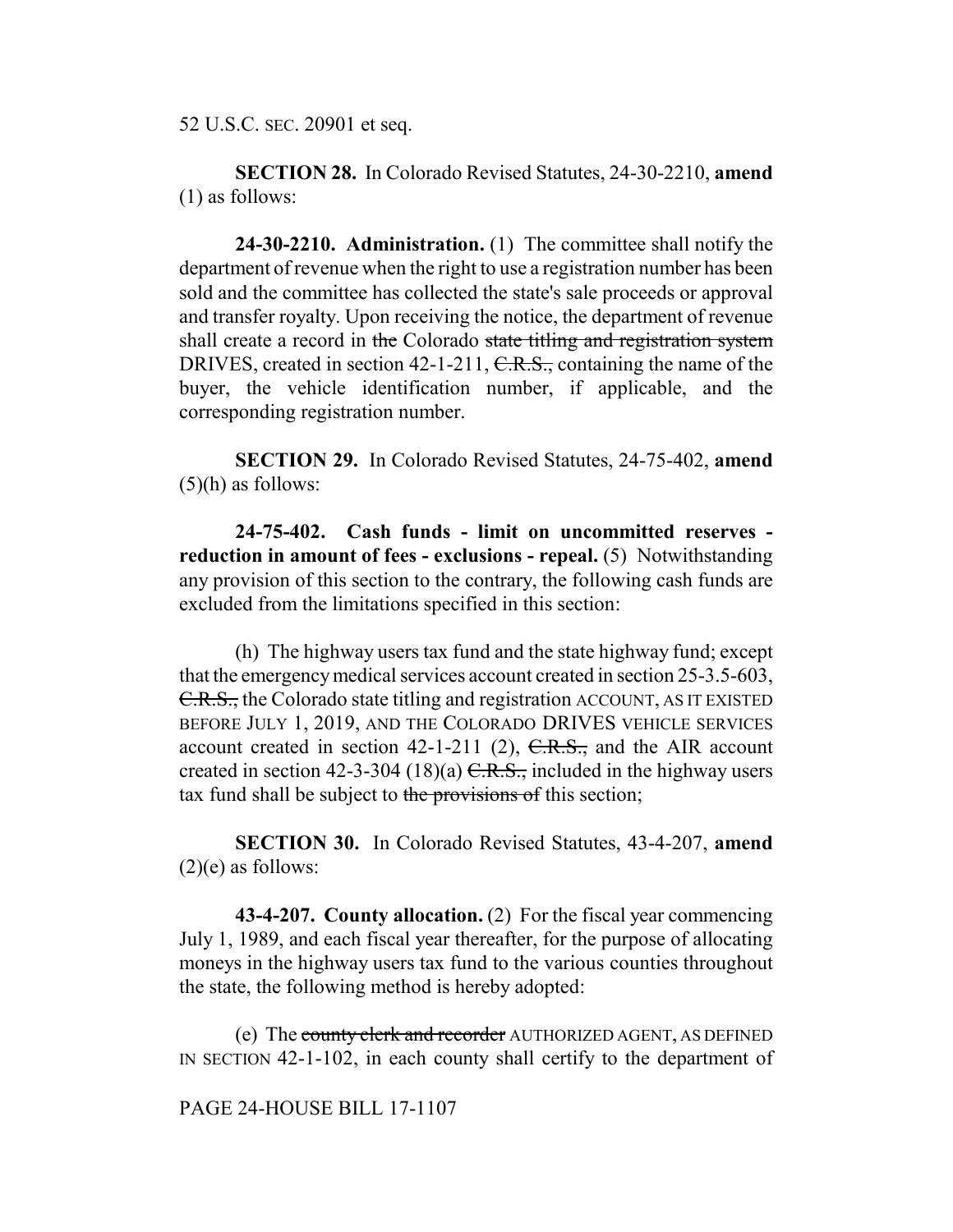revenue the number of motor vehicle licenses issued during the preceding calendar year to persons residing within the limits of a county and whether or not such persons reside in cities, incorporated towns, or in unincorporated portions of the county. Upon receipt of the CERTIFIED information, certified by the respective county clerk and recorders, the department of revenue shall tabulate the total number of all motor vehicle licenses issued during the preceding calendar year to persons residing within the limits of the respective counties in the entire state and within the limits of each city or incorporated town within the respective counties. The department of revenue shall then determine the percentage that the rural motor vehicle registration in each county bears to the total rural motor vehicle registration in the entire state and shall then determine the percentage that the countywide motor vehicle registration in each county bears to the total countywide rural and urban motor vehicle registration in the entire state. On or before May 1 of each year, the department of revenue shall certify to the state treasurer the percentage of motor vehicle registration for each county as provided in this paragraph (e) SUBSECTION  $(2)(e)$ .

**SECTION 31.** In Colorado Revised Statutes, 43-4-208, **repeal** (4) as follows:

**43-4-208. Municipal allocation.** (4) The county clerk and recorder in each county shall certify to the department of revenue the number of motor vehicle licenses issued during the preceding calendar year to persons residing within the limits of each city and incorporated town within the county. Upon receipt of this information certified by the respective county clerks and recorders, the department of revenue shall tabulate the total number of all motor vehicle licenses issued during the preceding calendar year to persons residing within the limits of the respective cities and incorporated towns in the entire state. The department of revenue shall apply the factor provided in subsection  $(2)(a)$  of this section by registration groupings to the urban motor vehicle registration of each city and incorporated town to determine an adjusted urban motor vehicle registration and shall then determine the percentage that the urban motor vehicle registration in each city and incorporated town bears to the total adjusted urban motor vehicle registration in the entire state. On or before May 1 of each year, the department of revenue shall certify to the state treasurer the percentage of adjusted urban motor vehicle registration for each city and incorporated town as provided in this subsection (4).

PAGE 25-HOUSE BILL 17-1107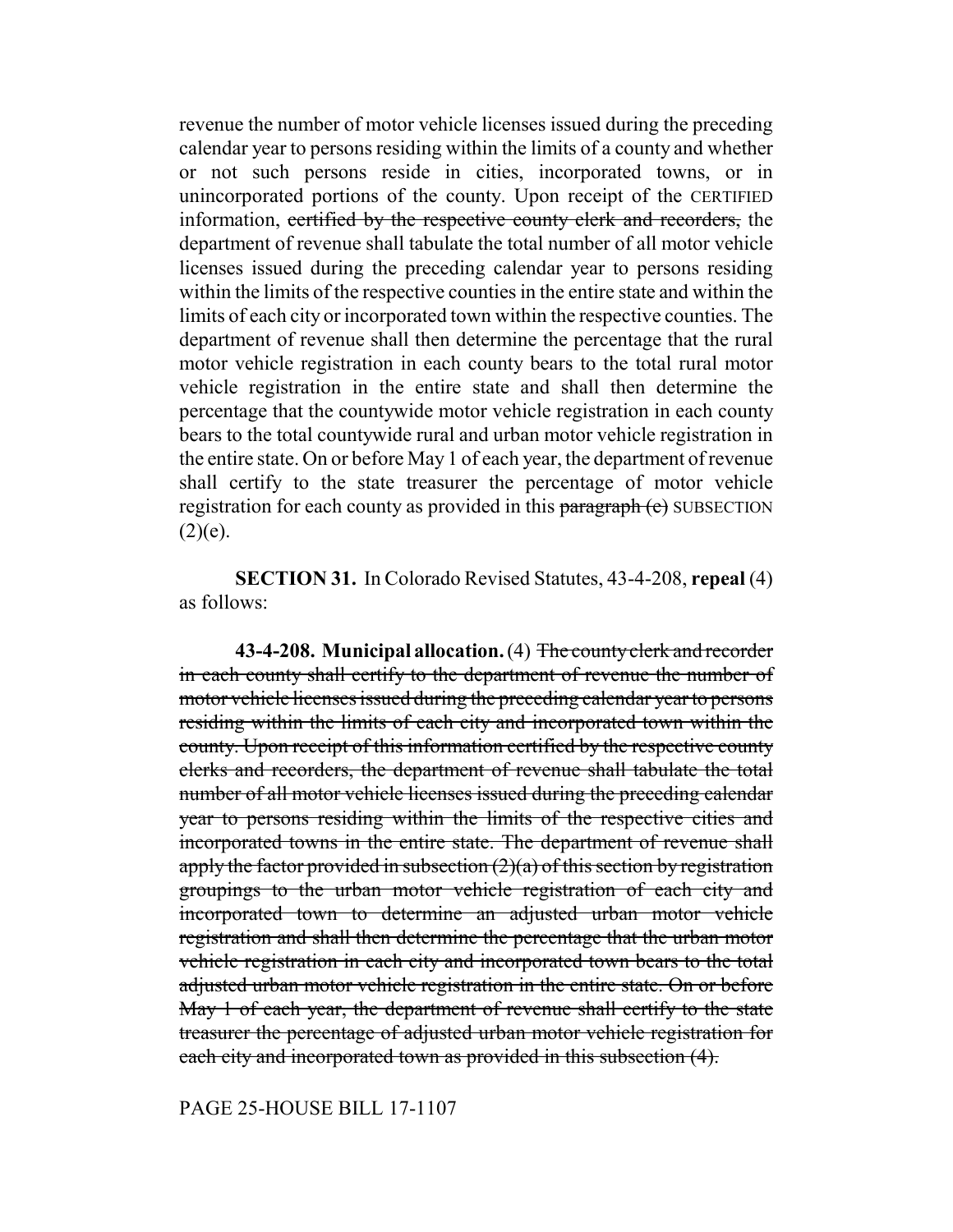**SECTION 32.** In Colorado Revised Statutes, 43-4-506, **amend**  $(1)(k)$  as follows:

**43-4-506. Powers of the authority - inclusion or exclusion of property - determination of public highway alignment.** (1) In addition to any other powers granted to the authority pursuant to this part 5, the authority has the following powers:

(k) To impose an annual motor vehicle registration fee of not more than ten dollars for each motor vehicle registered with the county clerk and recorder AUTHORIZED AGENT, AS DEFINED IN SECTION 42-1-102, of the county by persons residing in all or any designated portion of the members of the combination. Such THE registration fee shall be IS in addition to any fee or tax imposed by the state or any other governmental unit. If a motor vehicle is registered in a county which is a member of more than one authority, the total of all fees imposed pursuant to this paragraph  $(k)$ SUBSECTION (1)(k) for any such motor vehicle shall not exceed ten dollars. Such THE AUTHORIZED AGENT SHALL COLLECT THE fee shall be collected by the county clerk and recorder of the county in which the registration fee is imposed and remitted AND REMIT THE FEE to the authority. The authority shall apply such THE registration fees solely to the financing, construction, operation, or maintenance of public highways.

**SECTION 33.** In Colorado Revised Statutes, 43-4-605, **amend**  $(1)(i)$  as follows:

**43-4-605. Powers of the authority - inclusion or exclusion of property - determination of regional transportation system alignment - fund created - repeal.** (1) In addition to any other powers granted to the authority pursuant to this part 6, the authority has the following powers:

(i) To impose an annual motor vehicle registration fee of not more than ten dollars for each motor vehicle registered with the county clerk and recorder AUTHORIZED AGENT, AS DEFINED IN SECTION 42-1-102, of the county by persons residing in all or any designated portion of the members of the combination; except that the authority shall not impose a motor registration fee with respect to motor vehicles registered to persons residing outside the boundaries of the authority and within the boundaries of a municipality as the boundaries of the municipality exist on the date the authority is created without the consent of the governing body of the

PAGE 26-HOUSE BILL 17-1107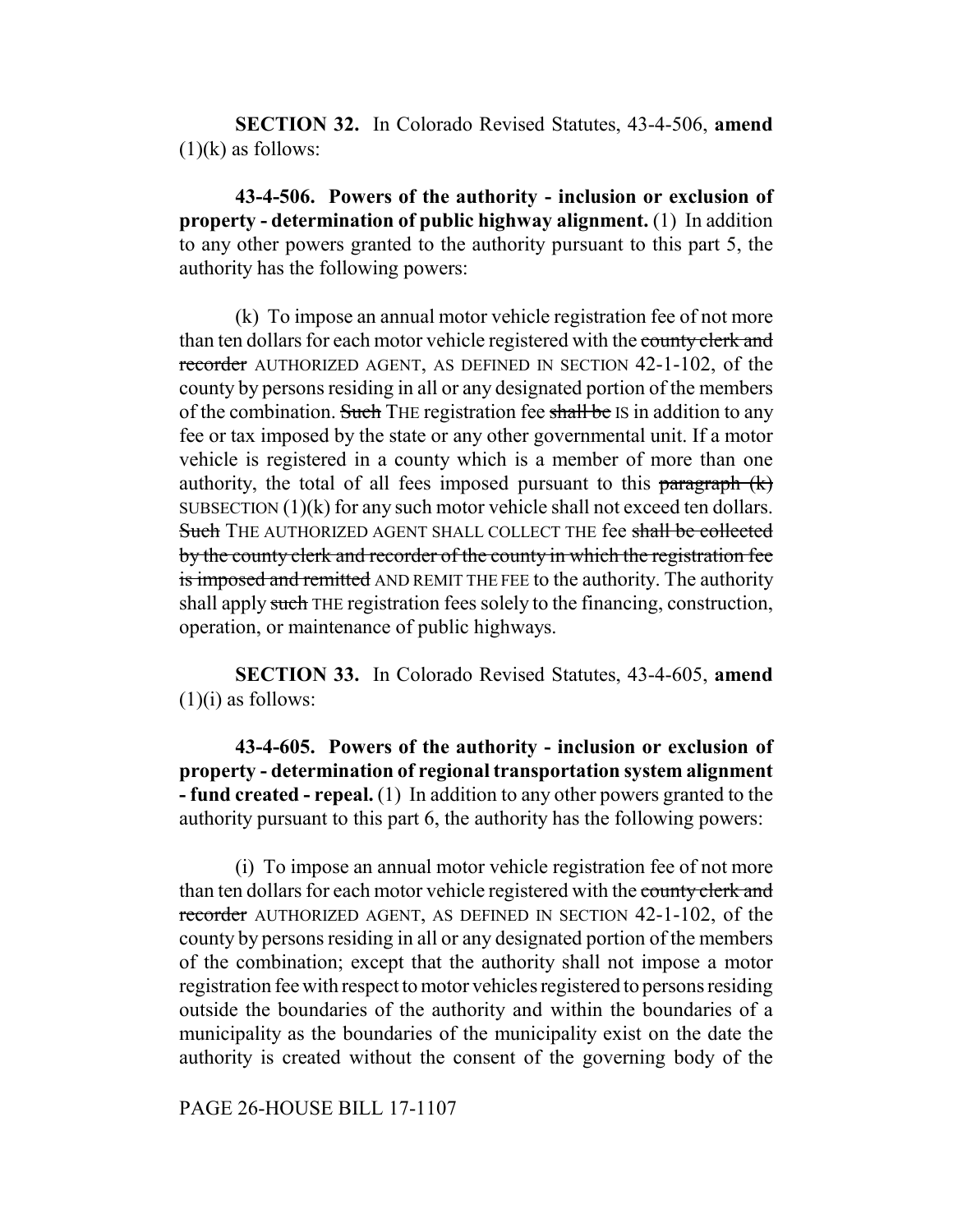municipality or outside the boundaries of the authority and within the unincorporated boundaries of a county as the unincorporated boundaries of the county exist on the date the authority is created without the consent of the governing body of the county. The registration fee is in addition to any fee or tax imposed by the state or any other governmental unit. If a motor vehicle is registered in a county that is a member of more than one authority, the total of all fees imposed pursuant to this  $\frac{\text{parameter}}{\text{mean}}$ SUBSECTION (1)(i) for any such motor vehicle shall not exceed ten dollars. The county clerk and recorder AUTHORIZED AGENT of the county in which the registration fee is imposed shall collect the fee and remit the fee to the authority. The authority shall apply the registration fees solely to the financing, construction, operation, or maintenance of regional transportation systems that are consistent with the expenditures specified in section 18 of article X of the state constitution.

**SECTION 34.** In Colorado Revised Statutes, 42-6-102, **amend** (6) as follows:

**42-6-102. Definitions.** As used in this part 1, unless the context otherwise requires:

(6) "File" means the creation of or addition to an electronic record maintained for a certificate of title by the director or an authorized agent. of the director, as defined in section 42-6-105.

**SECTION 35.** In Colorado Revised Statutes, 1-2-202.5, **amend**  $(1)(a)$  as follows:

**1-2-202.5. Online voter registration - online changes in elector information.** (1) (a) An elector may register to vote, and a registered elector may change his or her residence in the registration record or change or withdraw his or her affiliation, by completing an electronic form on the official website of the secretary of state if the elector's signature is stored in digital form in the database systems maintained by the department of state pursuant to section 1-2-301 (1) or accessible to the department of state in accordance with the requirements of sections SECTION 1-2-302 (6). and  $42 - 1 - 211$  (1.5), C.R.S.

**SECTION 36. Act subject to petition - effective date.** Section 5 of this act takes effect July 30, 2018, and the remainder of this act takes